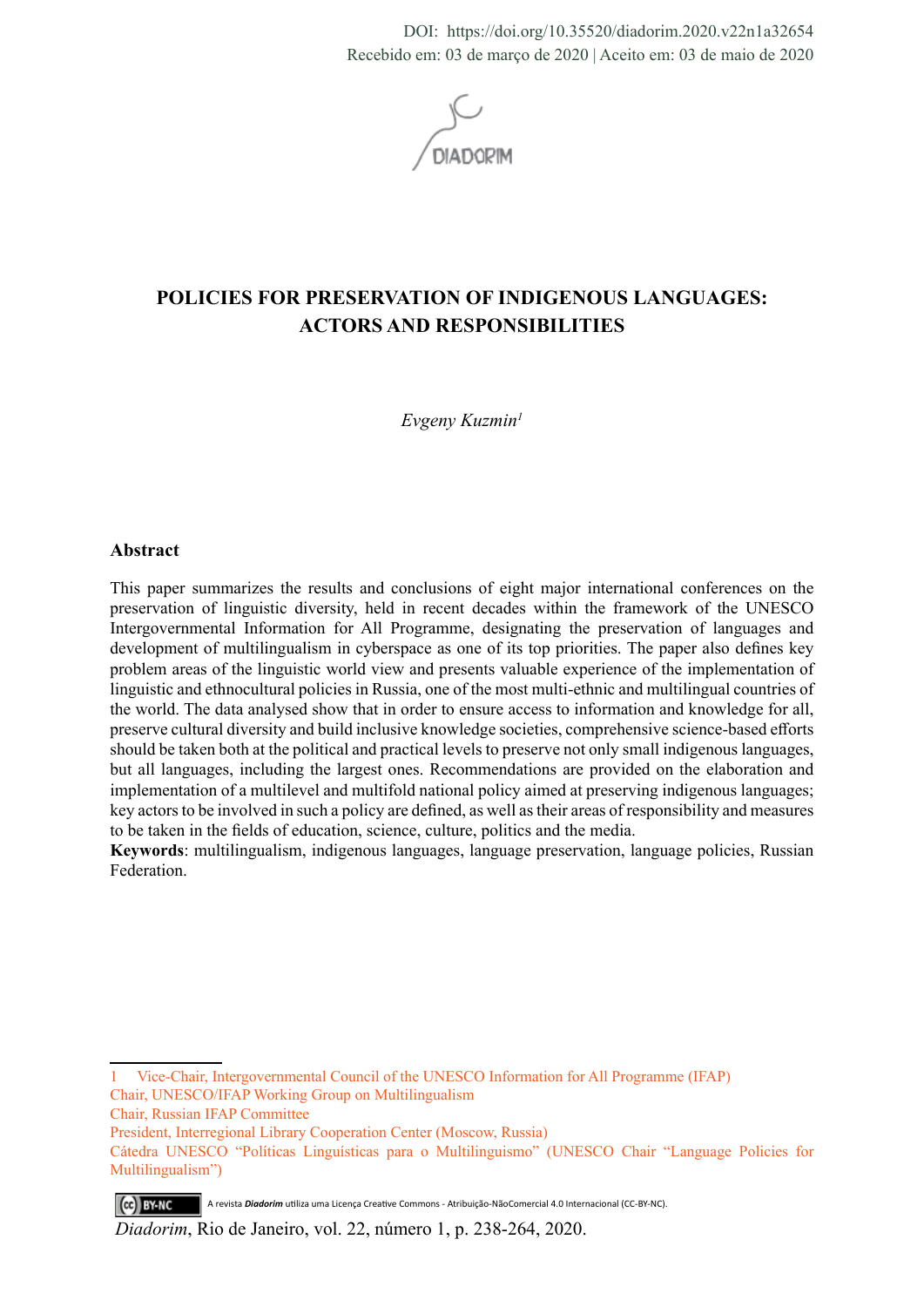#### **Multilingual context: a very brief introduction**

The value of languages is inestimable for the people who speak them. We are almost deaf and dumb without a working command of a language spoken around us. Languages act as socialization factors and means of human self-identification. Language is the main vector of communication and transmission of knowledge. Languages are unique tools that enable people to comprehend, analyze and describe the world; they are repositories of information about the ethnos and its history and culture. The significance of languages is also manifested by their use as factors of domination and separation in relation to individuals and nations for the purpose of changing their identity. History and contemporaneity can provide us with many such examples.

Cultural diversity and multilingualism in cyberspace are cornerstones of pluralistic, equitable and inclusive knowledge societies and sustainable development. That is why multilingualism has made itself felt as a burning topic on both the intuitive and rational levels.

Languages have always been a very complicated and sensitive theme. They may even get explosive if treated demagogically, amateurishly and without due tact. We know from history that a mere discussion of this theme resulted more than once in civil convulsions and riots.

Global information society is forming apace. Ever more people become active users of Information and Communication Technologies (ICTs), particularly the Internet. It has become an inalienable and essential part of the young majority's life due to vast opportunities of communication, access to knowledge and information, self-expression, education, leisure and a greatly extended picture of the world. However, Internet services and information are mainly available in the dominant languages. This is an obstacle which ethnic minorities cannot overcome without a working command of their country's national language or at least one of the world's major languages.

There are about 7000 languages spoken all over the world. 97% languages are used by 3% of the planet population while 97% of the population speaks only 3% of the world's languages. Only a few hundred languages play an important role in education and public sphere. There are only 130 writing systems. Minority languages use writing system of one of the major languages. Latin, Cyrillic, Arabic, for instance, apply for a large number of different languages.

Less than 400 languages (6%) of some 7,000 languages spoken across the world are used in cyberspace and it leads to a wider linguistic and digital divide. Citizens without access to cyberspace and its resources are increasingly marginalized and have only limited access to information and knowledge.

Less than 100, i.e. less than 1.5% of world's languages have been equipped with modern language technologies such as Text understanding, Machine Translation, Question answering, Information querying, Speech Recognition, Speech Synthesis and others, while 98.5% of all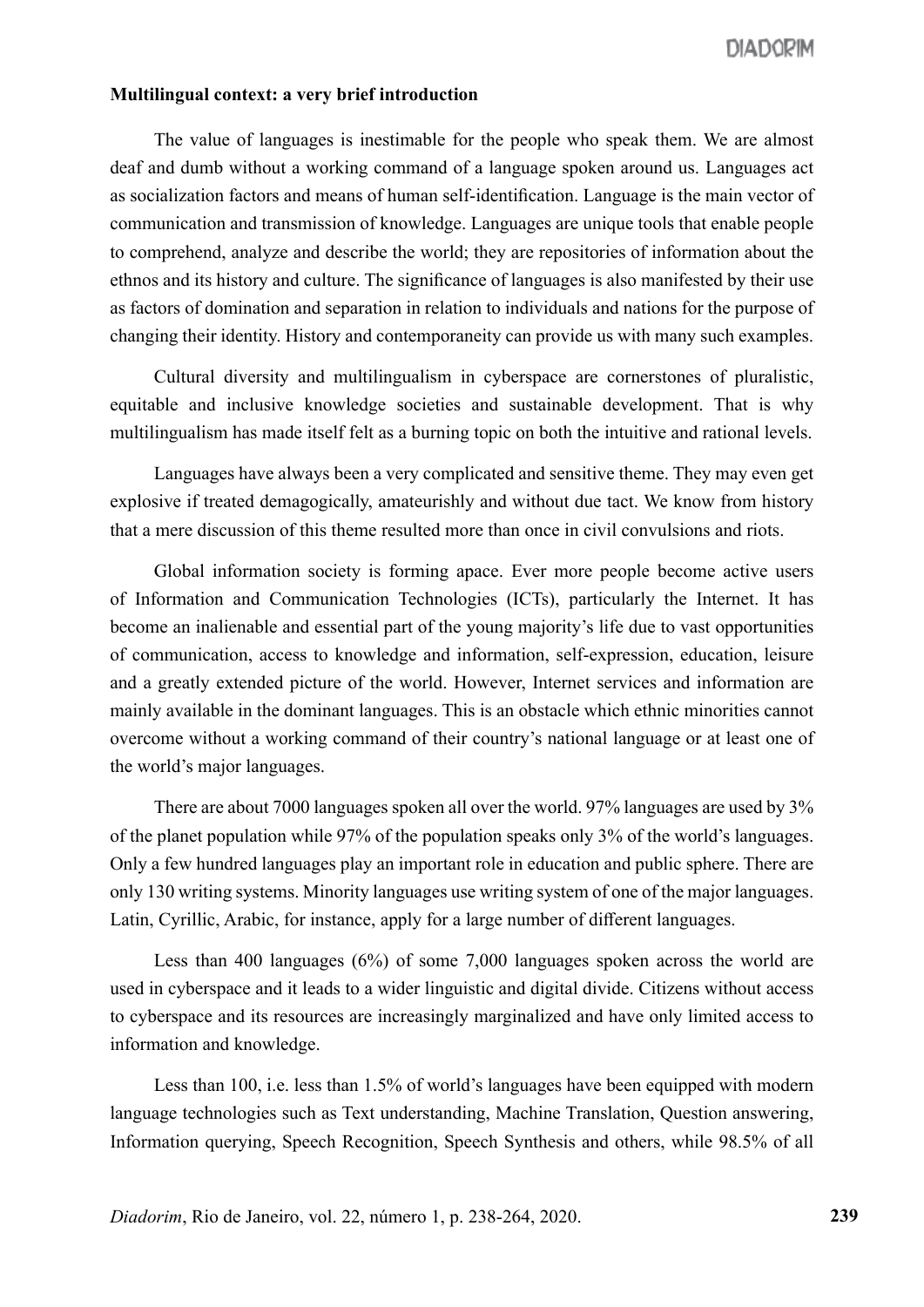## *Policies for preservation of indigenous languages: actors and responsibilities* Evgeny Kuzmin

languages are not supported with these breakthrough technologies. This situation also places those languages in danger of further marginalization or even extinction. On the contrary, the above technologies can help to ensure and strengthen the representation and use of even the least spoken languages in cyberspace and, by doing that, they will not only slow down the weakening and extinction of those languages but revive them – not only in the digital world but also in real life. Being an inalienable part of modern science-based developmental policies, digital innovation policies should include comprehensive measures to shape an enabling environment for these technologies to be elaborated and implemented in order to preserve world languages and promote linguistic and cultural diversity. New technologies determine the degree of access and participation in knowledge societies.

Globalization is rapidly diminishing language diversity, though it has always been the factor of intellectual and cultural development of the humankind. Globalization, tremendous mobility and migration, and an excessive pace of urbanization make members of many ethnic minorities regard their native language as lacking prestige. They do not think that its study provides them relevant prospects as the number of its speakers shrinks, and so does the range of topics that can be discussed in this language. Greater attention is paid to studies of the state language and international languages.

No language can develop outside the culture of the ethnos that created and speaks it. At the same time, urbanization and globalization promote the unification of ethnic cultures and oust their majority ever farther into the margin. Knowledge and historical and cultural experience stored by these cultures vanish gradually, and the potential of those cultures and languages is reduced. Cultural and linguistic marginalization is an interrelated and interdependent process. A unique culture vanishes with the death of its language.

These and other factors reduce the number of minority language speakers. Naturally, this further endangers languages with the smallest number of users and the least fit to contemporary life, enhancing their marginalization and even dooming some of them to vanish.

A majority of those problems are topical for almost all countries where two and more languages are used.

What can be done to stop or at least slow down language marginalization? What should be done to enhance the fitness, representation and use of indigenous languages, particularly endangered ones? Who can do it, and whose duty is it?

My further reflections are mostly of a theoretical nature and are based on two pillars:

• Firstly, on the knowledge I have obtained while working with the Intergovernmental Council of the Information for All UNESCO Programme (IFAP). I chaired this Council in 2010-2014 and then moved to my current position of the Deputy Chair; since 2012, I have been chairing the UNESCO/IFAP Working Group on multilingualism which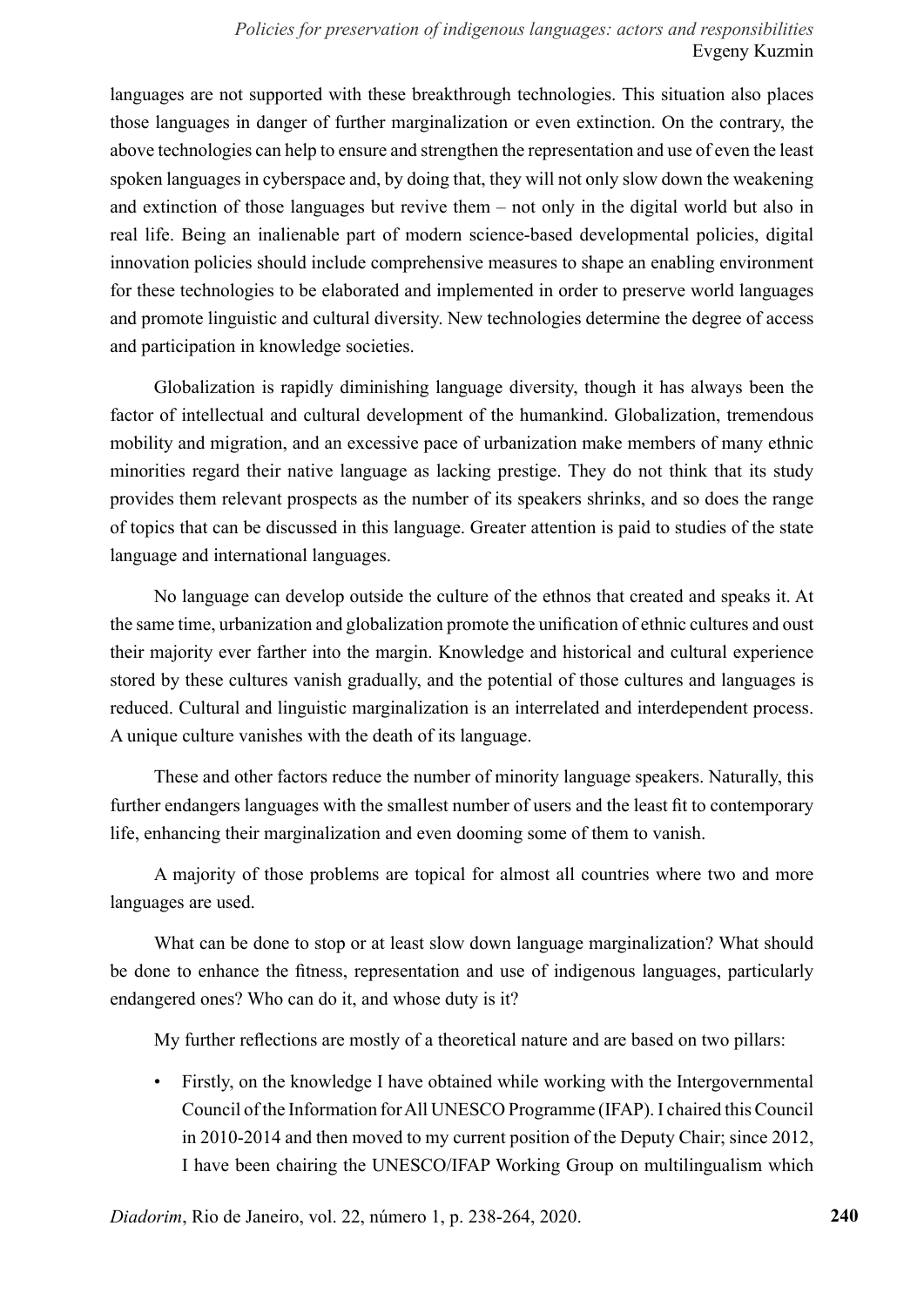was established within UNESCO at my suggestion.

• Secondly, on the analysis of Russia's rich and positive language preservation experience which is very valuable minding that Russia is one of the most multiethnic and multilingual countries of the world.

A lot of things done at UNESCO for the purpose of language preservation are done through the UNESCO's Information for All Intergovernmental Programme (IFAP) which is an important UNESCO's subsidiary body particularly in promoting multilingualism. This is a sole intergovernmental programme in the world which has undertaken the study of language preservation and development of linguistic diversity in the cyberspace in close connection with other current problems of the global information society, i.e., accessibility and preservation of digital information, media and information literacy, information for development and information ethics. IFAP encourages UNESCO Member States to take cultural and linguistic diversity into account when formulating and implementing innovation policies and solutions and use appropriate tools to promote linguistic diversity and multilingualism in cyberspace. IFAP also advocates through policy recommendations the entry of new languages into the digital world, the creation and dissemination of content in local languages in cyberspace. IFAP has been promoting the idea of that linguistic diversity in technology and universal multilingual access to information and knowledge in cyberspace are at the core of contemporary debates and can be a determining factor in the development of a knowledge-based society.

Thanks to the UNESCO efforts, more and more people are realizing today the importance of languages and the need in their preservation.

The history of the humankind has witnessed the birth of some languages and the death of others. Nowadays, one can often hear and read that only 50% of living languages will remain by the middle of the 21st century, and about 90% of languages will disappear by the end of that century – being replaced by one of the currently dominant languages. There is a forecast that only 10-15 languages will remain on Earth in two hundred years. What languages will they be? English? Chinese? Any others? Will they be languages in the today's sense? Can they be replaced by a silent and speechless communication – the language of cyborgs that will capture the Earth as a result of the technological development of our body and intellect in the course of the fourth, fifth, sixth, tenth and further industrial revolutions?

The language world view is rather volatile, which is proved by not only minor but also medium and major languages. For instance, 100 years ago, Russian and English were spoken by almost the same number of people. Today, the number of people speaking English is five times higher. As a result of the decay of the global socialist system, the number of Russian-speaking people has reduced by over 50 million in the last 25 years. In the first half of the  $20<sup>th</sup>$  century, German was the most popular foreign language in Russia; today, it is being studied in just few places.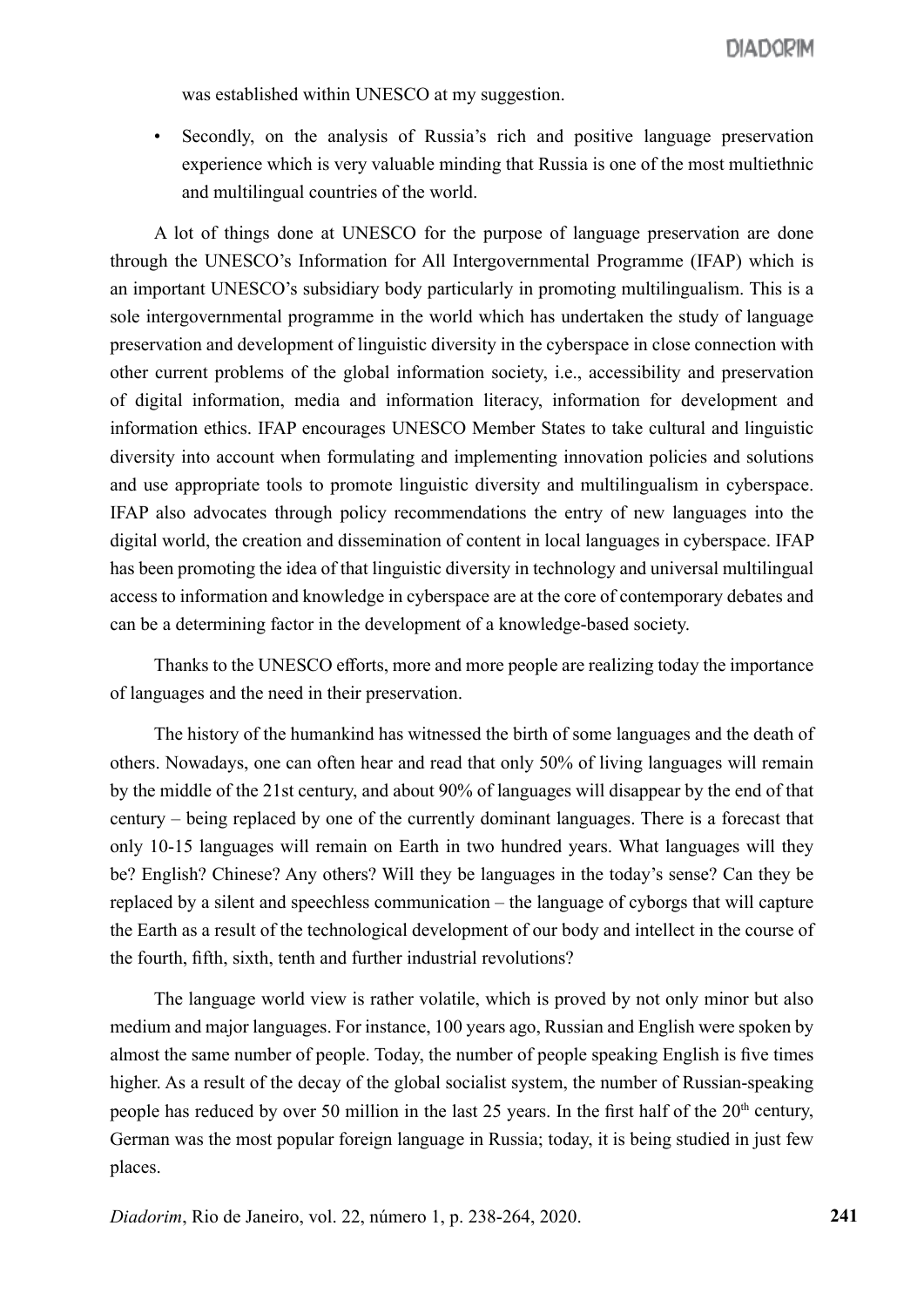# *Policies for preservation of indigenous languages: actors and responsibilities* Evgeny Kuzmin

15-20 years ago, multilingualism was considered at the international level with a focus on one aspect mainly, i.e., on the preservation of minor indigenous languages under the threat of extinction. This is quite fair and justified. These languages must be taken care of no matter how hard and expensive it may be. The extinction of these languages means the extinction of significant and vast knowledge, especially the knowledge of nature, climate, diseases, and the outlook of peoples, for instance, the peoples of the Far North, remote areas of African jungles, or high mountain areas, i.e., the areas whose development today is in the limelight of attention of large business and politicians.

Extraordinary and integrated measures are needed in order to preserve and even develop these languages. All these measures have been outlined and formulated by the leading scientists of the world within the framework of the Information for All UNESCO Programme. First and foremost, there must be a comprehensive and adequate policy at all levels of legislative, executive and judiciary powers actively supported by mass media. This policy must result in the creation of an environment favorable for the establishment of various social institutions which will develop and use different technologically rich approaches, methods and tools to be applied in education, culture and science.

However, if we are bothering today about the destiny of the languages spoken by less than 50,000 people, can it be the case that 100 years later our great grandchildren will defend the languages spoken today by millions, even dozens of millions of people?

I believe that we have to pave a way to the future with a view of protecting and preserving **ALL** languages.

12 major international forums dedicated to the preservation of languages and their development in the cyberspace were held in the past decade. Eight of them were organized under the auspices of the Information for All Programme; six of them were held in Russia. Four forums took place in Yakutsk (2008, 2011, 2014 and 2019), two in Khanty-Mansiysk (2015 and 2017), and another two at the UNESCO Headquarters in Paris (2013 and 2019). Russia was the main sponsor of these events which gathered virtually all leading experts from some 150 countries.

This allowed us to represent a maximally coherent view of multilingualism in the world, analyze the current problems and their solutions, formulate the ideas, and adopt expert documents which may be used as a basis of molding and implementing international and national language policies. We have built a treasury of knowledge and we must make the best use of it.

Six of IFAP forums resulted in adoption of significant international documents which are fundamental for understanding the world's language processes and for drafting adequate international policy aimed at language preservation and promotion.

IFAP has gone a long way in comprehending the problems of multilingualism: from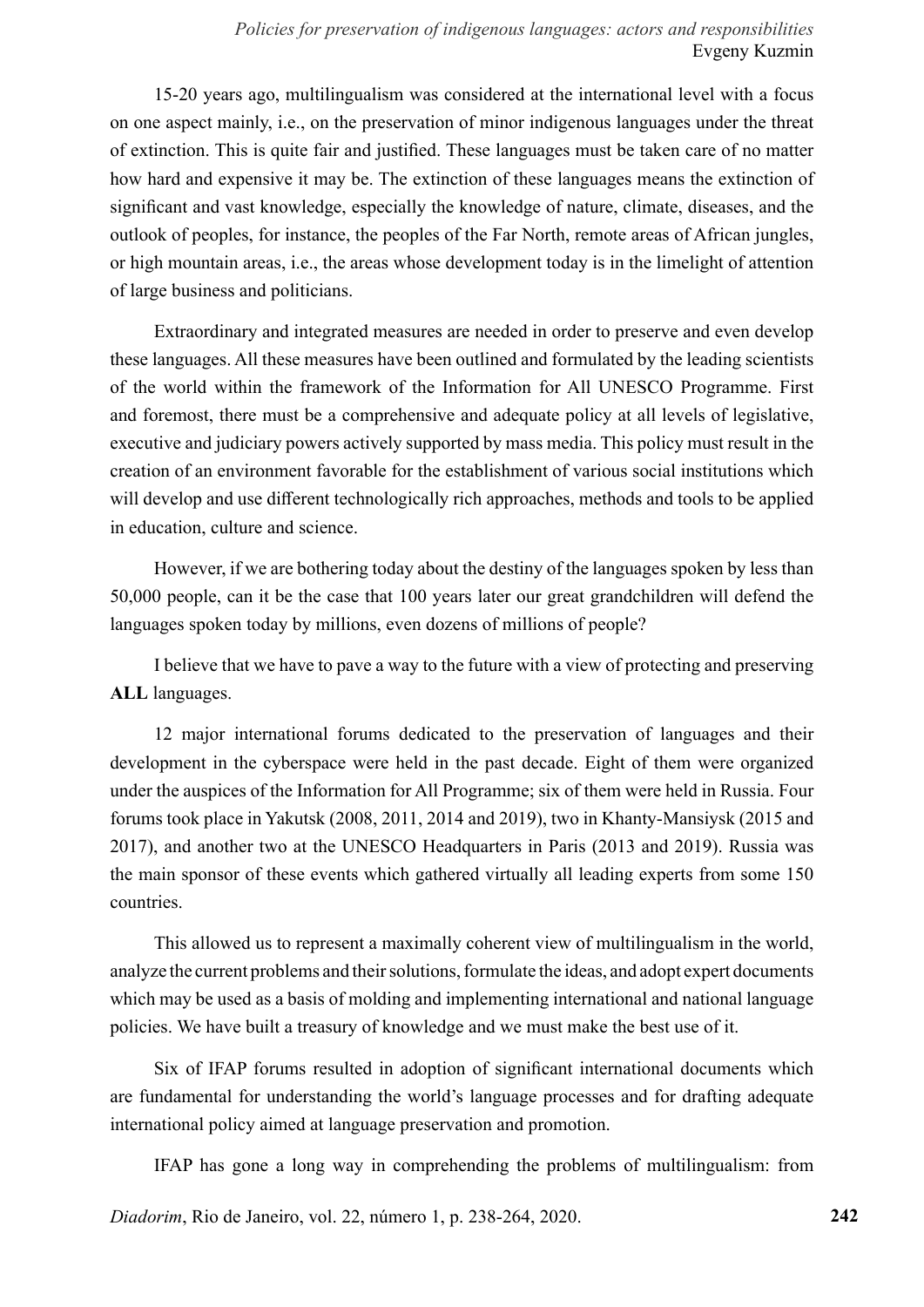formulating the significance of the preservation and development tasks for minority languages (autochthonous languages in the first place) up to the profound discussions of language policies used by individual countries and regions for preserving these languages; of the tools used while implementing this task; and of the efforts of the respective agencies to be undertaken to shape a favorable environment for the preservation of autochthonous languages.

At the 2014 Conference, the Yakutsk Declaration on Linguistic and Cultural Diversity in Cyberspace was adopted. Today, this document is considered fundamental by many prominent international experts and is even called "A Concise Bible of Multilingualism". It contains the description of almost all problems around indigenous languages and paves the way to their solution.

In the past decade, the international discourse on multilingualism extended significantly within the UNESCO Information for All Programme. While initially the question of our concern was only the preservation of endangered languages, more issues are on the agenda now:

- The need in developing linguistic diversity in the cyberspace and representing more languages in it, including minor languages,
- Languages in education, including major African and Asian languages which do not have a formal status, which are scarcely used or not used at all in education and public policy, and which are spoken nevertheless by a vast majority of the population in many African and Asian countries,
- Marginalization of the major European languages the languages of great literature, culture and science – Spanish, French, Russian, German, Italian, and Portuguese; these languages are being pushed out of education and science, business and tourism, media and politics even in the countries of their origin,
- Official UN languages where English is dominating de-facto and where not a single African language has been represented yet,
- Languages of migrants in large cities which are getting multilingual de-facto the world over,
- The need of a more profound learning of foreign languages within the educational systems,
- Countries with developing economies are talking about cultural imperialism which is being disseminated on the Internet through languages.

The final document of the International Conference "Preservation of Languages and Development of Linguistic Diversity in Cyberspace: Context, Policies, Practices" (1–5 July 2019, Yakutsk, Russian Federation) says the following:

"*The position of indigenous languages cannot be considered separately from the context of multilingualism and linguistic diversity in the real world and in cyberspace. Modern reality, sociocultural transformations in specific countries and throughout the world, political, economic*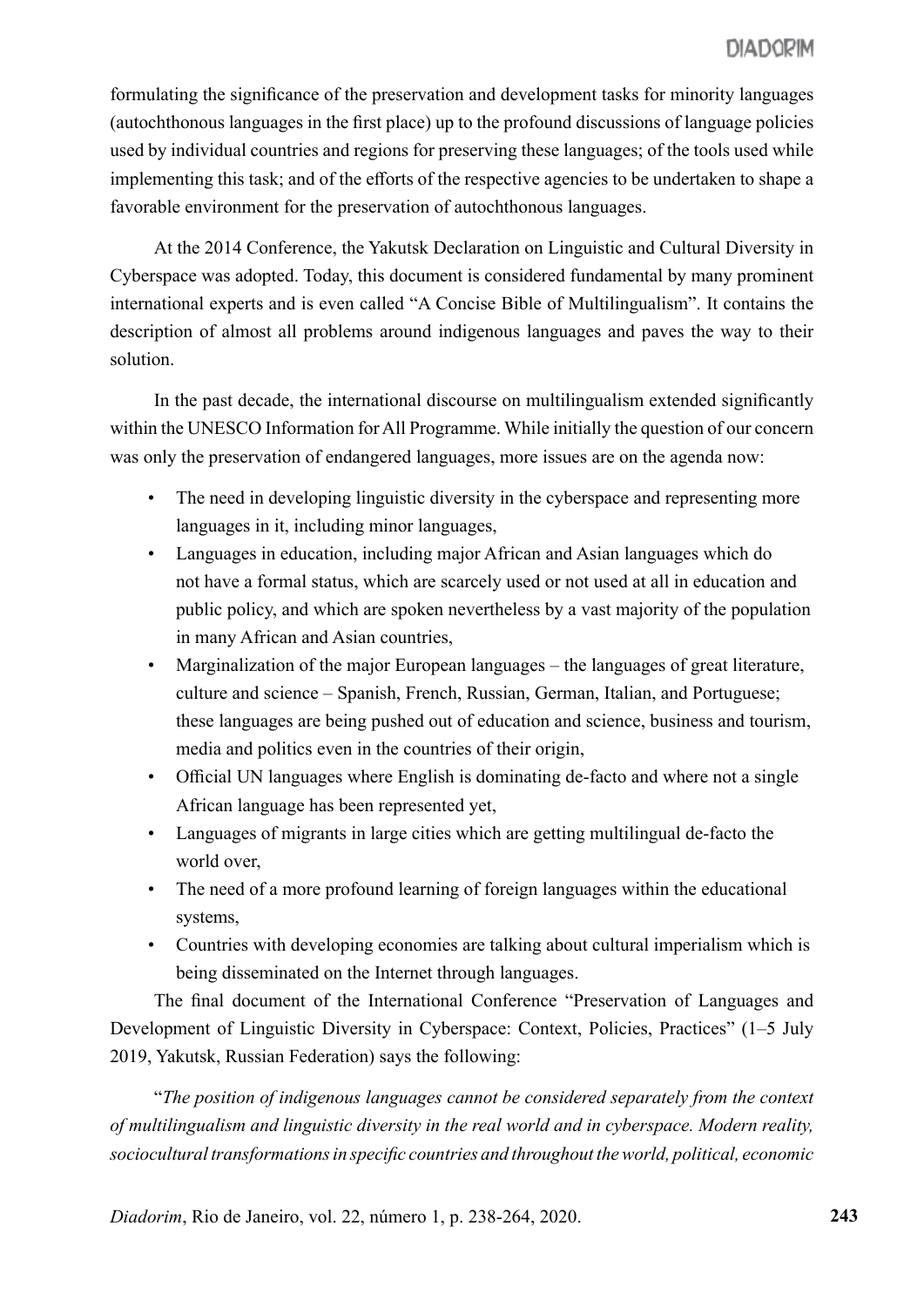## *and social processes and trends should not be overlooked.*

Language problems in the whole world, especially in really multilingual countries, should not be narrowed down to discussing small indigenous languages. Today, many major and wellequipped languages are also declining in use in various fields – in education, science, business, politics, the media, etc. Even if these languages are spoken by tens of millions of people, the fact that official communications are in a dominant language (such as English) which the majority do not master means that they are marginalized.

Attempts are being made all over the world to make languages visible in all possible ways including in cyberspace. Behind the digital divide, understood as a connection problem, lies a deeper and more meaningful content divide, directly linked to languages. Little or no content produced in many languages compels their speakers to seek content in other languages and eventually abandon their own languages permanently. Care must be taken to establish a multilingual knowledge system, with a view to producing more and more content in all languages and strengthening language communities so that they can produce original content and increasingly translate to and from other languages.

The fewer opportunities to use different languages (minor, unofficial, official, state and foreign) the less the amount of information its speakers can acquire. And the more languages individuals (and the entire language communities) use, including their first or mother tongues, the wider their language repertoire, the more access to information and knowledge and opportunities for self-expression, description, understanding and analysis of reality they get, the stronger and the more extensive is communication. It is important to recognize the multilingual repertoires that people and communities generally use and not just think in terms of individual languages. In this sense, it is necessary to have more multilingualism and not less, and not only in the direction of adding the more spoken languages.

The use of digital technologies can pose threats to many language communities, but we need to consider also that the modern technological environment empowers new uses of less-resourced languages, including oral ones, supporting their preservation and development. Digital technologies, at the same time, facilitate a greater contact of languages and of people inside and between language communities.

Solving the problems of preservation, revival, development and promotion of indigenous languages requires a differentiated approach depending on the function and load of each language and the sociocultural environment in which it exists.

Equipping languages should be focused not on models produced over the past centuries, often in the context of more hierarchical, authoritarian and excluding societies, but on language repertoires, language communities and their demands of different types, demands that organize their linguistic uses. These linguistic uses should point the direction for any development of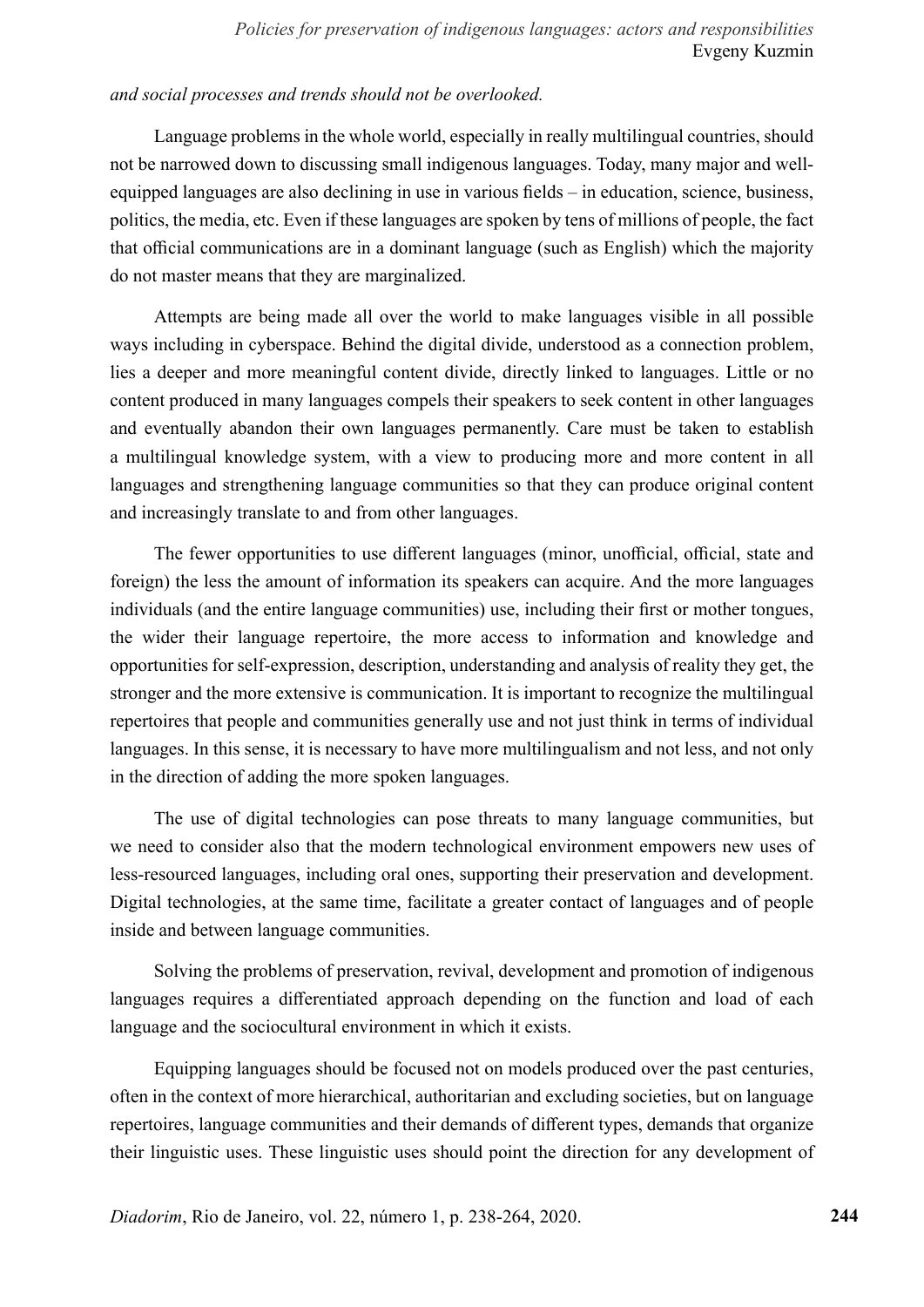resources by and for the users of the languages."

#### **Multilingualism in Russia: how it is maintained and supported**

Let us now proceed to Russia whose experience seems quite instructional in terms of preservation of indigenous cultures and languages and thus can be used as a model.

The population of the Russian Federation is 142 million. Ethnic Russians account for close to 80% (114 million). The other ethnic entities speak 180 languages of the Indo-European, Altai, Ural, North Caucasian, Chukchi-Kamchatka, Yukaghir, Eskimo-Aleutian and Enisei language families. More than a hundred of those languages belong to **indigenous ethnic entities historically formed within the present-day Russia's borders or living there for centuries.** 

Russian is the official language of Russia, used almost everywhere in the country for interethnic contacts. More than 127 million people regard Russian as their native language. A majority of other ethnic communities has its fluent command. Many know Russian better than their own mother tongue and some even better than many ethnic Russians. 13 million of non-Russians regard Russian as their native language.

Russia's most widespread languages beside Russian are Tatar (5.35 million speakers), Bashkir (1.38 million), Chechen and Chuvash (1.33 million each).

There are another nine languages with the number of speakers varying from 400,000 to a million: Avar (785,000), Kabardian-Circassian (588,000), Dargin (504,000), Osset (494,000.), Udmurt (464,000), Kumyk (458,000), Yakut (456,000), Mari (451,000) and Ingush (405,000).

Another 15 indigenous languages are spoken by 50,000 to 400,000: Lezghin (397,000), Buryat (369,000), Karachai-Balkar (303,000), Tuva (243,000), Komi (217,000), Gypsy (167,000), Kalmyk (154,000), Lak (153,000), Adyghei (129,000), Tabasaran (128,000), Komi-Perm (94,000), Nogai (90,000), Altai (66,000), Karel (53,000) and Khakass (52,000).

All languages spoken in Russia except Russian are minority languages and are affected by marginalization to varying extents because members of ethnic minorities who have no fluent command of Russian cannot aspire to a good career and self-fulfilment in the intellectual sphere, particularly if they want to move to another part of the country.

More than a third of languages spoken in Russia are endangered or extinguishing. The situation is the worst for the languages of ethnic minorities less than 50,000-strong, mainly belonging to the indigenous population of the Far North, Siberia and the Far East:

- 25,000–50,000 speakers Nentsi (41,302), Evenk (35,527) and Khanty (28,678);
- $10,000-25,000$  Even (19,071), Chukchi (15,767), Shor (13,975), Nanai (12,160) and Mansi (11,432);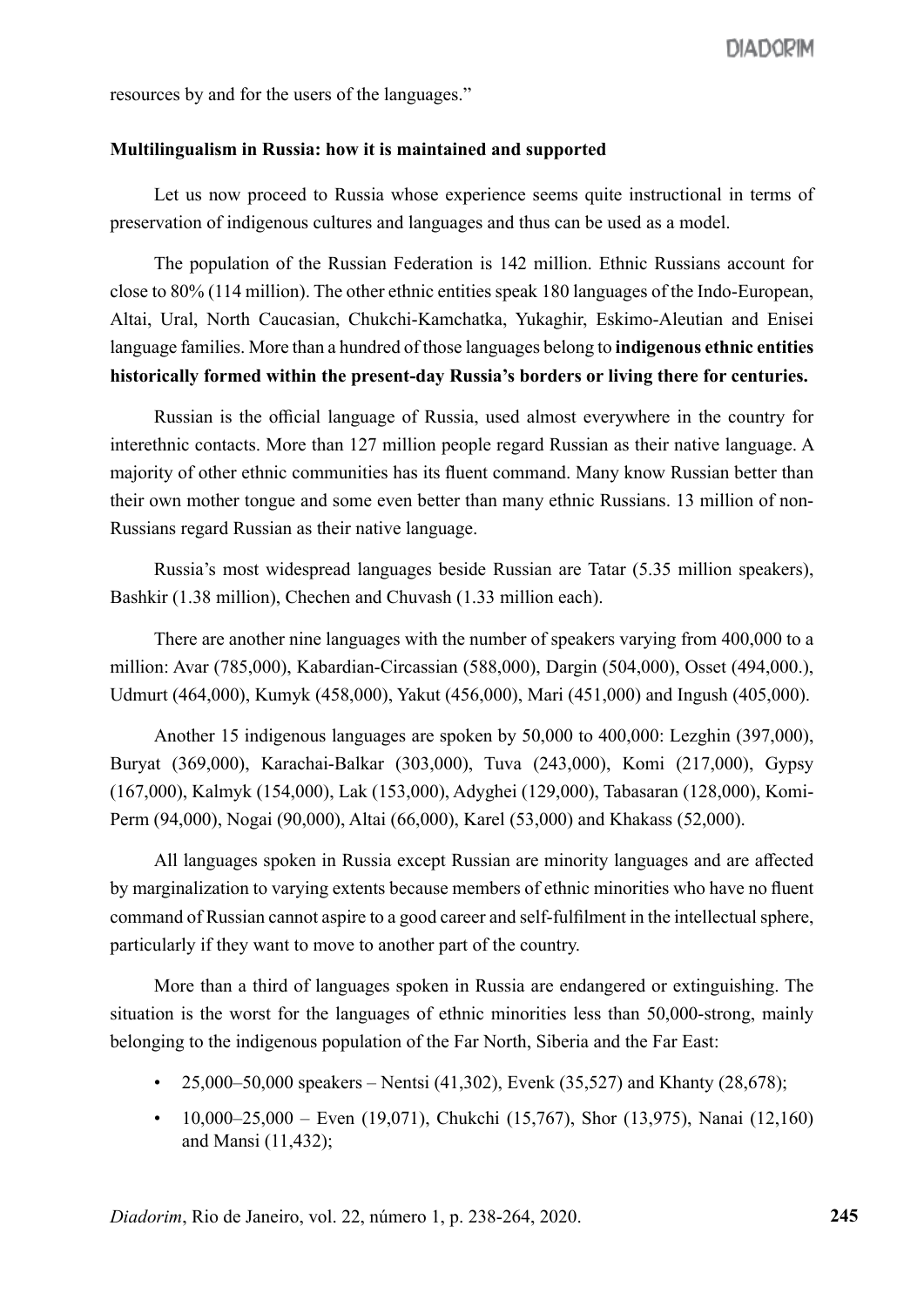- 1,000–10,000 Koryak (8,743), Vepsian (8,240), Dolgan (7,261), Nivkh (5,162), Todjin-Tuva (4,442), Selkup (4,249), Itelmen (3,180), Kumandin (3,114), Ulchi (2,913), Soyot (2,769), Teleut (2,650), Telengit (2,399), Kamchadal (2,293), Sami (1,991), Eskimo (1,750), Udeghe (1,657), Tubalar (1,565), Yukagir (1,509), Ket (1,494) and Chuvan (1,087);
- below  $1,000$  Chelkan (855), Tofalar (837), Nganasan (834), Oroch (686), Chulym (656), Aleut (540), Negidal (567), Orok /Ulta/ (346), Taz (276), Entsi (237) and Kerek (8).

Though Russian authorities of all levels pay special attention to the languages and cultures of those entities, the risk of their extinguishing should not be underestimated.

## **What is Russia doing at the federal level to support languages?**

The Constitution of the Russian Federation declares all languages of Russia its common cultural assets. Almost all languages have writing, which some of them acquired rather recently.

Unlike many other major multilingual countries of the world, Russia offers education – primary at least, television and radio broadcasting, Internet resources, books and the press in almost all of its languages, funded not by private donors but the state budget. Russia is unique in another respect, too: **close on 40 (!) of its indigenous languages have an official status.** 

Russia is implementing a state programme for the promotion and development of national literatures of the peoples of Russia. Over the past two years, unique publications have come out - the Anthology of Contemporary Poetry of the Peoples of Russia (in 57 languages) and the Anthology of Children's Literature of the Peoples of Russia (in 55 languages). These collections include, in particular, works by representatives of minority ethnic groups counting for less than 1500 people.

Russia's pivotal duties include the protection, preservation and development of Russian as its state language, which is a tool of interethnic contacts in and outside the country. At the same time, Russia is one of the most enthusiastic proponents of linguistic and cultural diversity. Russia promotes the concept at the international level and makes it a point to implement it conscientiously and comprehensively in domestic policy and everyday practice despite the huge complexity and **high costs** of this work, considering the vast number of other major problems obsessing it.

In the present-day Russian context, promotion of multilingualism is important not only to preserve and develop languages as the basis of the Russian cultural heritage, that is, the heritage of the Russian people and all the other peoples living in Russia. Such promotion also remains topical as always as political, economic, social and other problems are tackled, with the focus on interethnic contacts in a multiethnic community. 2018 saw the creation of the State Foundation for the Promotion of Indigenous Languages of Russia.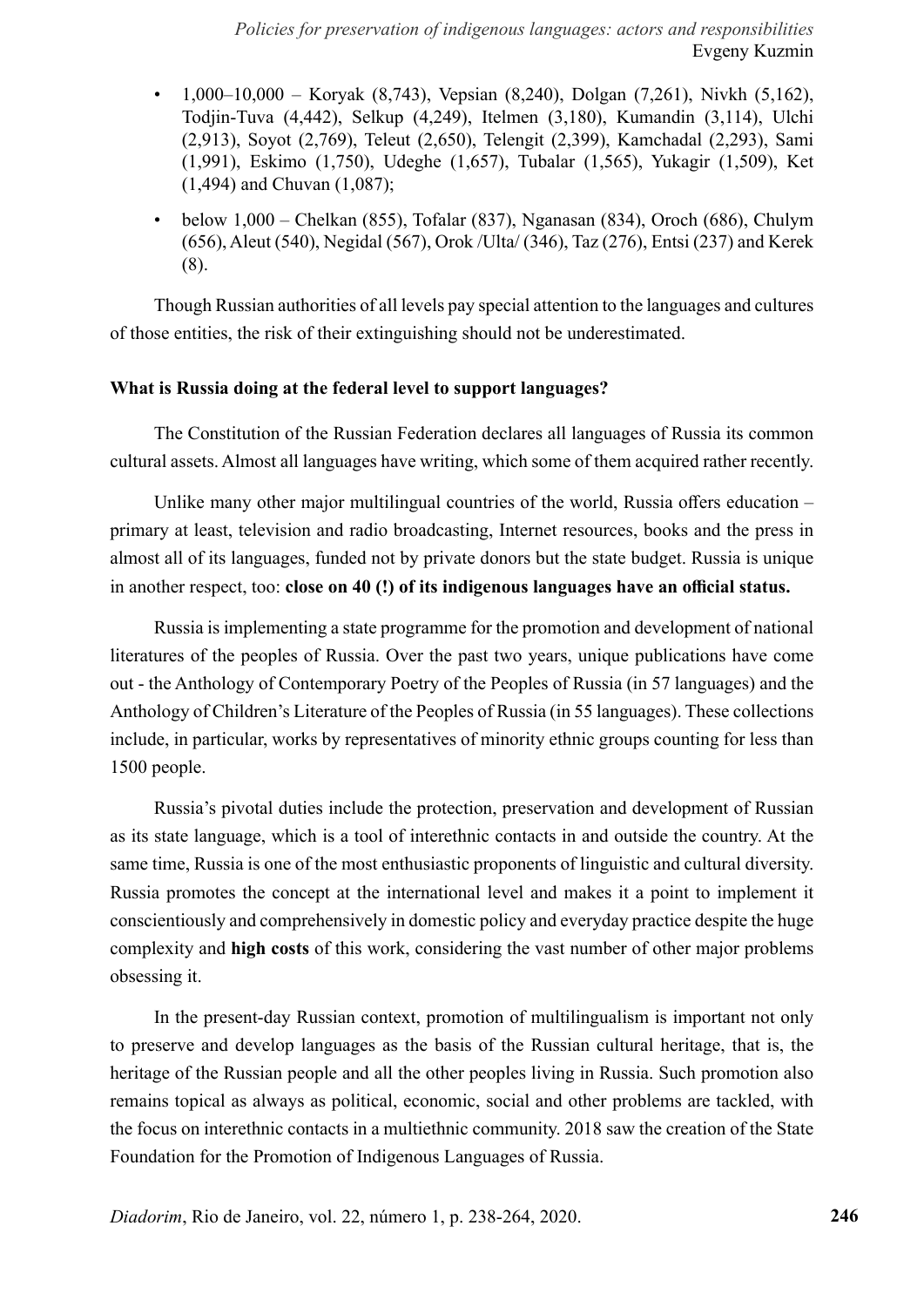Languages can be supported at the federal, regional and municipal levels. The state structure and administrative territorial system can of themselves promote the preservation and development of minority languages or intensify their marginalization. A unitary multiethnic state strengthens and paces up cultural unification and ousts all languages except the official ones into the background. A federation, on the contrary, slows down the extinction of languages and is able to promote their development.

The Russian Federation possesses a sophisticated structure with 85 constituent entities, including 20 republics.

Republics are constituent entities populated by numerically comparable communities of Russians and other ethnic entities, large enough according to the standards of the Russian Federation. Republics are named after such entities. For instance, the Republic of Tatarstan owes its name to Tatars populating the area for a long time; the Republic of Yakutia is named after Yakuts, etc.

The constituent republics of the Russian Federation have their own constitutions and possess greater independence from the federal centre than other members of the Russian Federation. Republics are the sites of the largest-scale and most active efforts to promote cultural and linguistic diversity and enhance the status of titular ethnic groups' languages.

The Constitution of the Russian Federation guarantees all its peoples the preservation of their ethnic language, and prerequisites for its study and development. Though Russian is the official language throughout the country, the constituent republics have the right to establish their own official languages used on a par with Russian in their governing bodies, local selfgovernment and government agencies. Republics can publish federal and republican laws in those languages. They can be used parallel to Russian in elections, referendums and industrial, office and judicial activities, etc.

According to a universal rule, Russian and the language of the titular ethnic group, to which a republic owes its name, are recognized as the state languages of the republic even when this group is an ethnic minority in its republic. Thus, the Bashkir make mere 30% of the four million population of the Republic of Bashkortostan, one of the largest constituent entities of the Russian Federation, while Russians account for 44%.

In some republics, two or more languages spoken there have the official status. Totally 40 indigenous languages have an official status in Russia.

The federal legislation stresses that ignorance of the official languages of the constituent republics is no reason for discrimination in implementing the rights and freedoms of man and citizen.

Thus, the establishment of official languages does not imply oblivion of other languages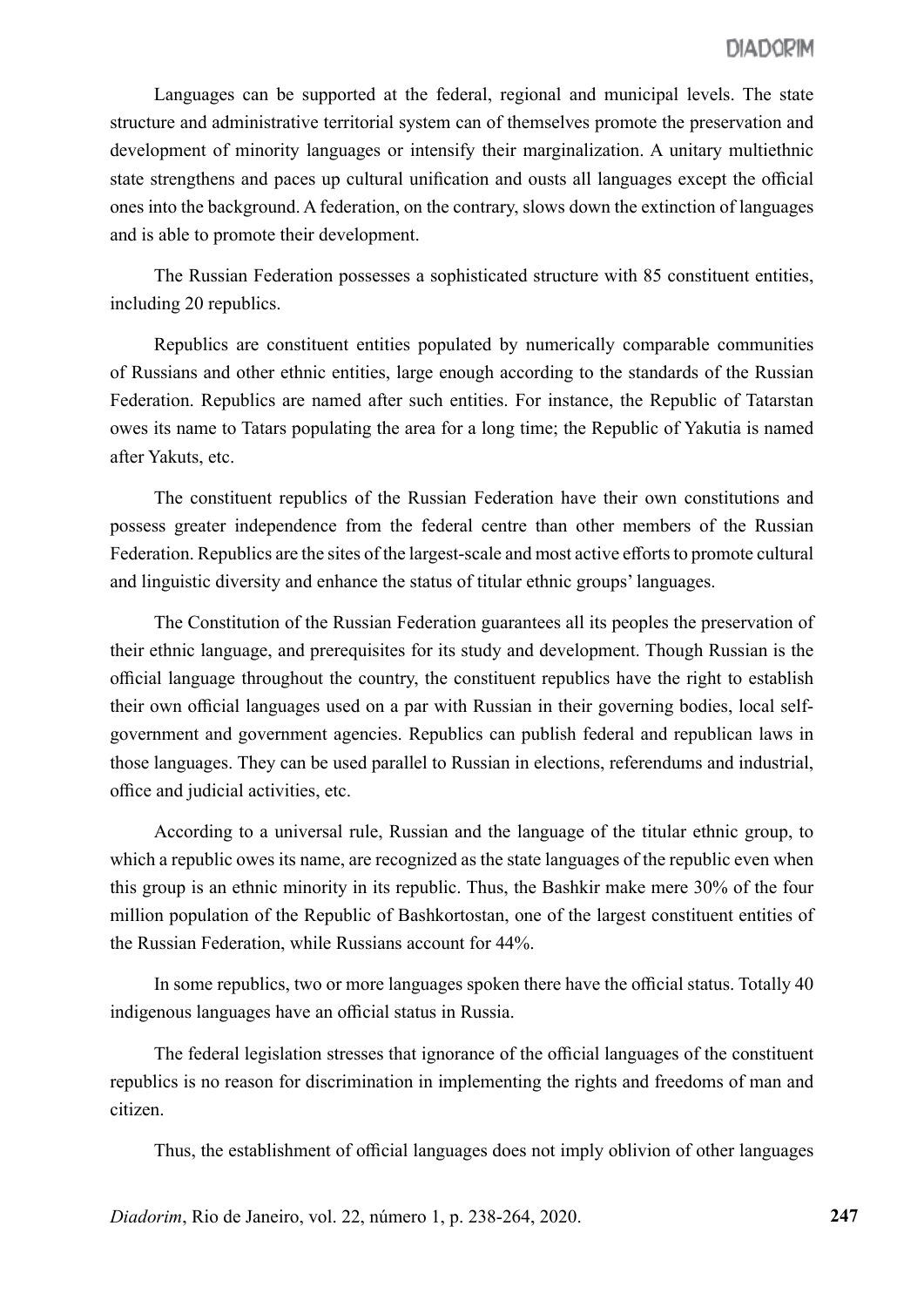# *Policies for preservation of indigenous languages: actors and responsibilities* Evgeny Kuzmin

of peoples inhabiting Russia. Every ethnic entity has the guaranteed right to preserve its native language and create conditions for its study and development. Republic of Tatarstan is doing much to preserve the culture and language of the local Bashkir, Udmurt and Chuvash. Republic of Chuvashia, reciprocally, of the Tatar and Bashkir, etc.

It is necessary to take into account, however, that even beneficial political, economic, social and other conditions for the protection, preservation and development of a minority (on the national scale) language, and for enhancing its status, do not eliminate the danger of its further marginalization even when it has a considerable, and even large, number of users and there is no direct threat of its extinction.

Russian ethno-linguistic policy is formed and implemented by Russian authorities of two levels – federal and regional. The latter make the greatest contribution as they encounter the problems of preserving multilingualism in their everyday routine, and these problems concern them the closest.

## **Policies and activities at the regional level in Russia: a case of Yakutia**

Let us take the language policy and situation in the Republic of Sakha (Yakutia) as an example – particularly the Yakut language, with more than 450,000 speakers. The republic is taking special measures to preserve and develop the language. It is an open question whether these measures suffice. Be this as it may, the activities deserve general attention and study.

Yakutia is one of the few places in the world from the point of preserving languages. It does not merely develop the language of its small titular ethnic group (Yakut): this ethnic group itself promotes the languages of the Northern aboriginal minorities.

The Republic of Yakutia has an area of more than 3mln sq km, taking up 20% of the entire Russian territory. It is the largest constituent entity of the Russian Federation and the world's largest administrative territorial entity, crossed by three time zones. It is larger than France, UK, Germany, Spain and Italy taken together.

With a population slightly exceeding a million, Yakutia is one of the most graphic instances of a Russian multiethnic area.

The republic is ruled by the President, the republican Parliament and Government, and municipal bodies. The government includes the Ministry of Culture and Spiritual Development, the Ministry of Education, the Ministry of Science, the Ministry of Mass Communications and a number of other agencies pertaining to linguistic and cultural development.

The Yakut language is spoken by Yakuts, the ethnic entity that gave the republic its name. Their language belongs to the Turkic group, so the Yakuts are linguistically related to contemporary Turks, Azerbaijanis, Kazakhs, the Kyrgyz, Tatar, Bashkir, Chuvash, Uzbek,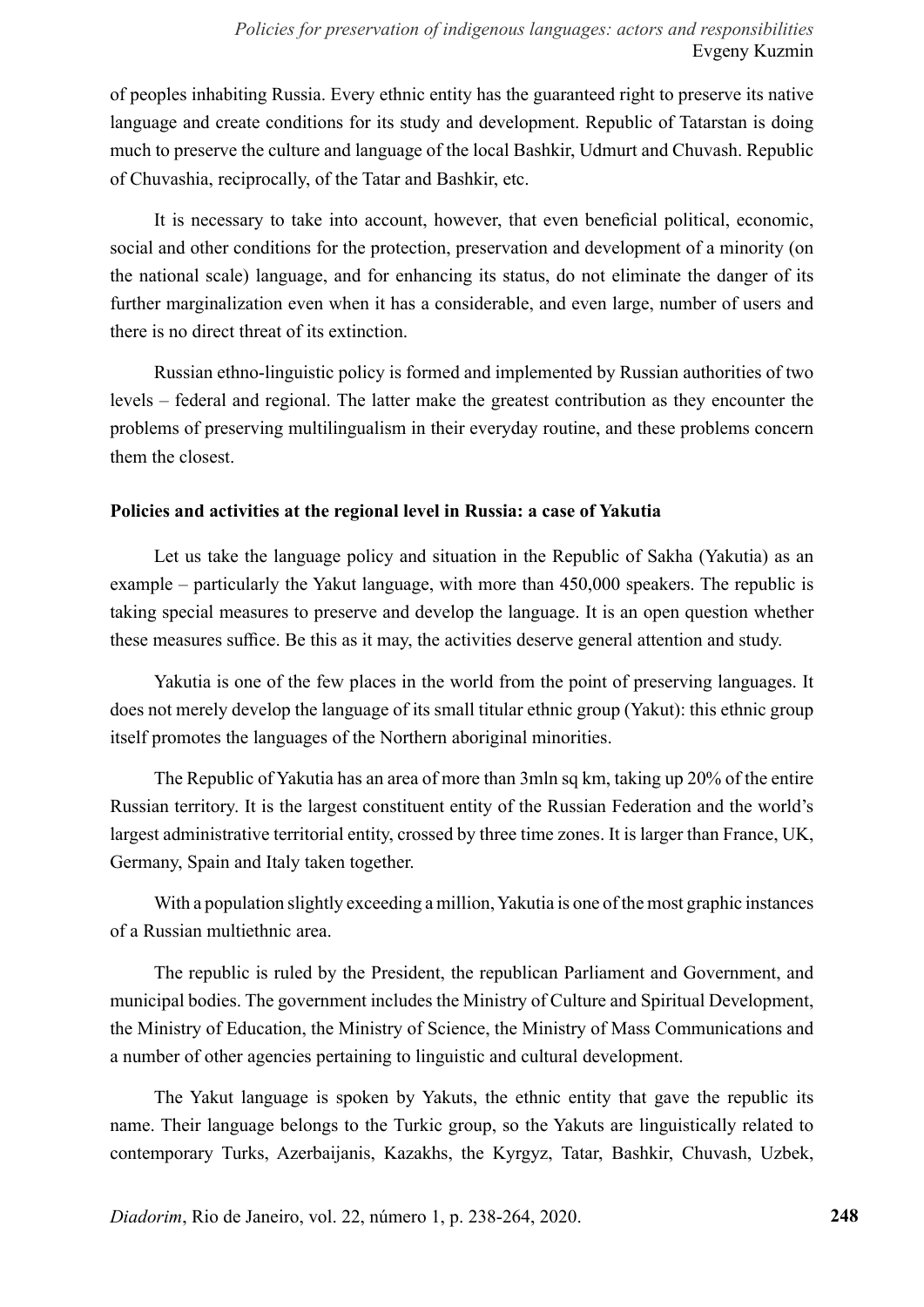Uygurs and Turkmen. Of all Turkic languages, Yakut preserves the proto-language to the greatest extent.

The Yakut made less than a half of the local population before 2000. Now, they rank first with 46%. The entity has grown by 12% since the 1989 population census. Ethnic Russians come second, with 41%, and the other 126 ethnic groups 13%, all told.

There are other indigenous peoples in Yakutia apart from Yakuts. These are aboriginal Northern minorities – the Evenki, Even, Dolgan, Yukagir and Chukchi. They densely populate 69 settlements, mostly in the Far North, plus 238 registered nomadic clans, 74 of which specialize in reindeer breeding.

93% of the population has a fluent command of Russian. 87% of the Yakut regard their native language as the mother tongue, while only 38% of the Chukchi, 21% of the Even, 20% of the Yukagir and 7% of the Evenki.

A minority language in terms of entire Russia, Yakut is a majority language in the Republic of Sakha (Yakutia) and has the status of its state language on a par with Russian. Two state languages coexist.

The Even, Evenki, Yukagir, Dolgan and Chukchi have an official status in the republic, however few their speakers might be. Each of these languages has a written form.

Schools use all state and official languages in tuition. The television and radio broadcast in all of them. The same is true of book publishing and the press.

The presidential Council on Language Policy was established in the republic. The government launches diverse targeted programmes of language development reflecting the problems of state and official language functioning. Cultural events are held to promote the intercultural dialogue and improve the linguistic situation. Public holidays are dedicated to indigenous languages, the Russian language and Slav writing. Books, newspapers, magazines and teaching aids come out in Yakut and other indigenous languages.

More than 1,000 book titles were published in the republic in Yakut in 2018, and several in Even, three in Evenki and five in Yukagir.

There are 80 Yakut-language newspapers and 15 magazines. One newspaper comes out in Russian, Yakut and minority languages and one more is published in Evenki.

The Russian language accounts for 60% of republican television broadcasts, Yakut 39% and Northern minority languages 1%. Ever more broadcasts about the culture and history of the peoples of Yakutia come out in Russian.

No language can survive, let alone develop, outside its ethnic culture. So, to preserve a language, it is necessary, first of all, to preserve all that accounts for ethnic identity: culture,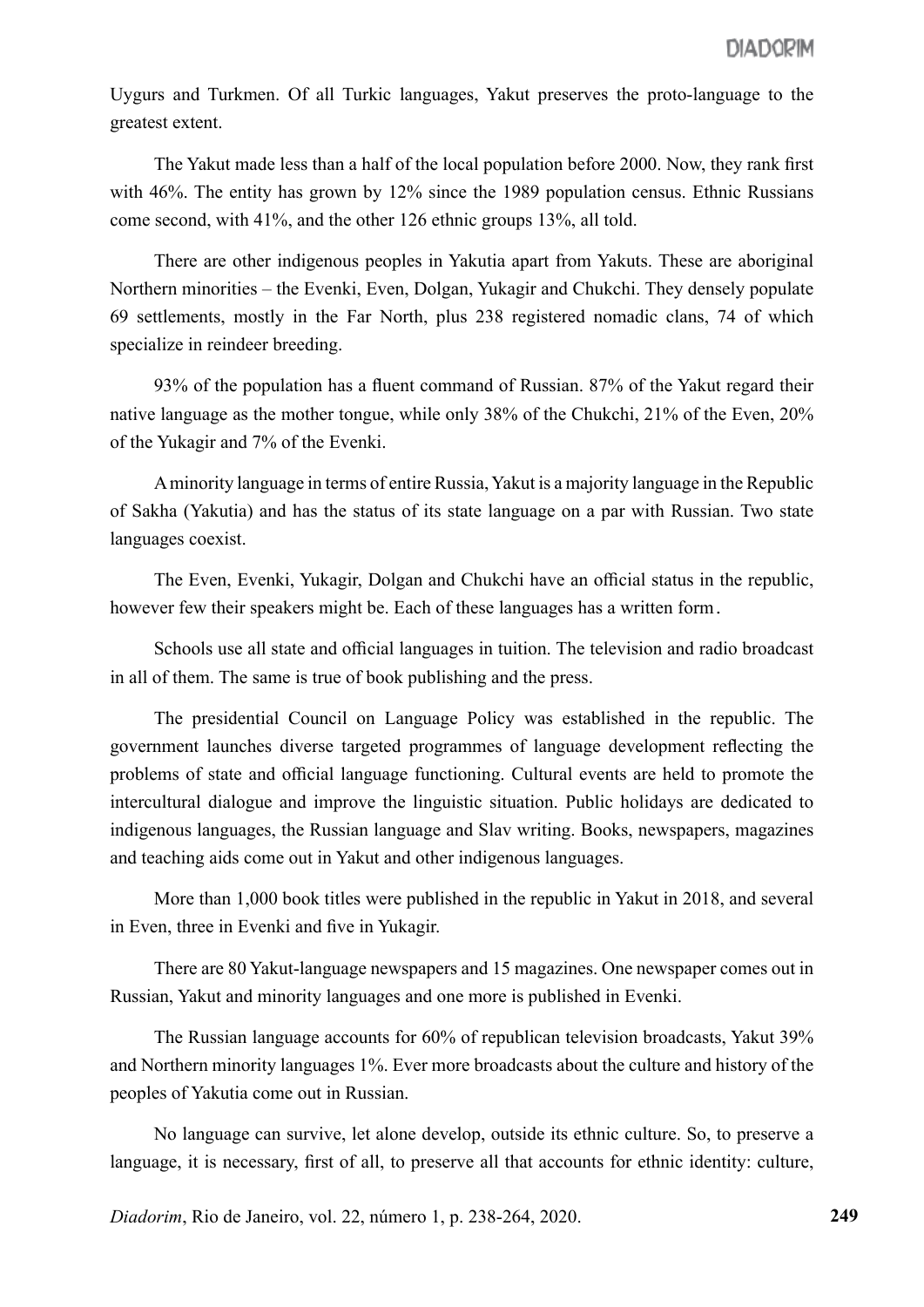customs, traditions, folklore, ethnic sports, cuisine, economic know-how and environment.

Let us see what is being done to preserve and develop the authentic Yakut culture and language.

The republic has 528 libraries, 79 museums, 12 theatres, 565 cultural centres and 90 children's art schools where music, painting, dancing and other arts are taught, including ethnic arts and crafts. Yakutia holds ethnographic festivals and organizes itinerant art exhibitions and tours of leading Russian and foreign performers in the republic and, reciprocally, of its own performers in other parts of Russia and abroad.

Yakutsk, the capital of the Republic of Sakha (Yakutia), with a population of 240,000, possesses:

- drama theatres: the National Drama Theatre, which stages classic Russian and foreign plays in the Yakut language and plays by contemporary Yakut authors; the Russian Drama Theatre, the Puppet Theatre and the Youth Theatre, to name but few;
- the National Opera, where operas and ballets to Yakut composers' music are staged alongside world classics;
- a symphony orchestra and the Virtuosi of Yakutia violin ensemble;
- museums: the National Museum, which exhibits items reflecting the history and original culture of Yakuts and other peoples of the republic, and contemporary paintings and sculptures; the open-air Ethnography Museum, the world's only Mammoth Museum, and others;
- the National Library of the Republic of Sakha (Yakutia) the largest depository of books and other printed matter in Yakut and indigenous northern languages (library of northern ethnic minorities – http://nlib.sakha.ru/knigakan/), and 18 public libraries;
- the National Academy of Music with a boarding school, where children of 7 to 18 years of age spend twelve years, receiving full board and lodging at government expense to study all instruments of the symphony orchestra plus ethnic instruments. The best professors painstakingly select the most gifted children for it in every part of the republic;
- 5 art schools;
- 4 cinema theatres; and
- 2 exhibition halls and art galleries.

Cultural and social life is very intense and vivid in Yakutia.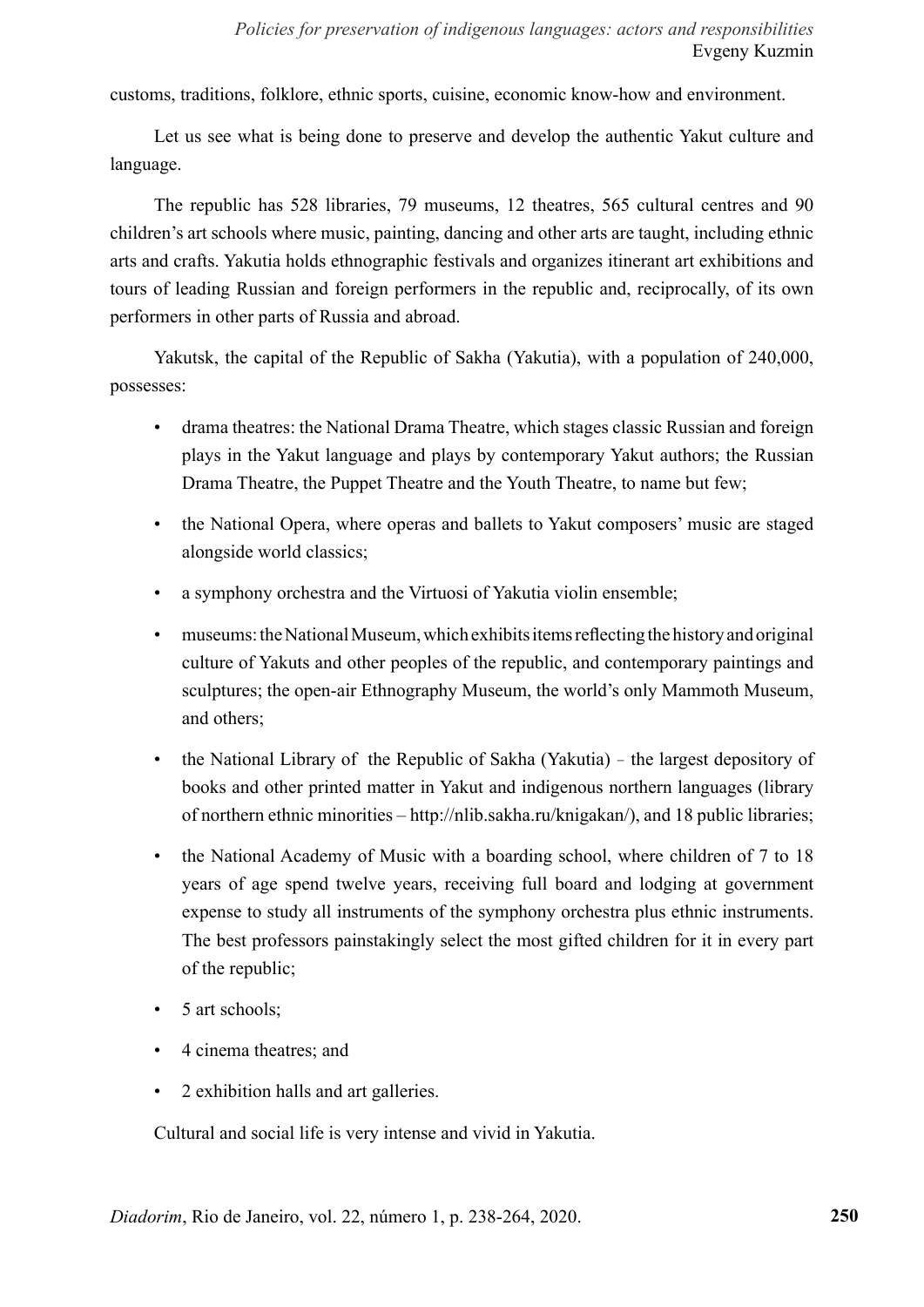Study books in all disciplines taught in the schools of the Russian Federation have been translated into Yakut.

According to government statistics, the republic possesses 654 general educational establishments. 415 schools (67% of the total) had Yakut-language tuition.

Languages of the indigenous peoples of the North are taught as special disciplines in 38 schools (some of them nomadic):

Northern languages are studied at the Institute of Humanitarian Studies and Problems of Northern Ethnic Minorities of the Russian Academy of Sciences, Siberian Branch, and the Research Institute of Ethnic Schools.

The republic possesses 6 higher educational establishments.

The Yakut State University, presently with 25,000 students, was transformed into the Northeastern Federal University in 2010. It is among Russia's twelve federal universities and so is entitled to preferential financing.

The university offers higher education in history and philology with Yakut-language tuition (all the other disciplines are taught only in Russian).

The Memory of Yakutia programme, launched in 2000, aims to preserve and popularize the documentary heritage of peoples inhabiting Yakutia, democratize online access to it, and make a government register of unique and exceptionally valuable documents. The programme envisages search, selection and digitization of rare books in the Yakut language, editions on local history, archive documents pertaining to the pivotal aspects of Yakut history and culture, and rare and culturally and historically important sound recordings of Yakut performers.

UNESCO entered the Yakut heroic epic *Olonkho* on its list of Masterpieces of the Oral and Intangible Heritage of Humanity in 2005. It stimulated the republican government to draw and launch a state targeted programme for 2007 through 2015 to preserve, develop and circulate the epic. The programme aims to preserve *Olonkho* as an outstanding cultural monument for the future generations and promote the rebirth of reciting traditions.

Work on the programme includes the search and collection of epics, promotion of folk narrators, the inclusion of *Olonkho* in curricula, and the establishment of a system to teach children the art of folk recitation. These activities also help to upgrade the personnel in the preservation, study and popularization of traditional culture and language.

The Yakut-language Wikipedia is replenished apace.

In 2019, a 15-volume Explanatory Dictionary of the Yakut language was published as a culmination of over 40 years of efforts by the Institute for Humanities Research and Indigenous Studies of the North, Siberian branch, Russian Academy of Sciences. The publication consists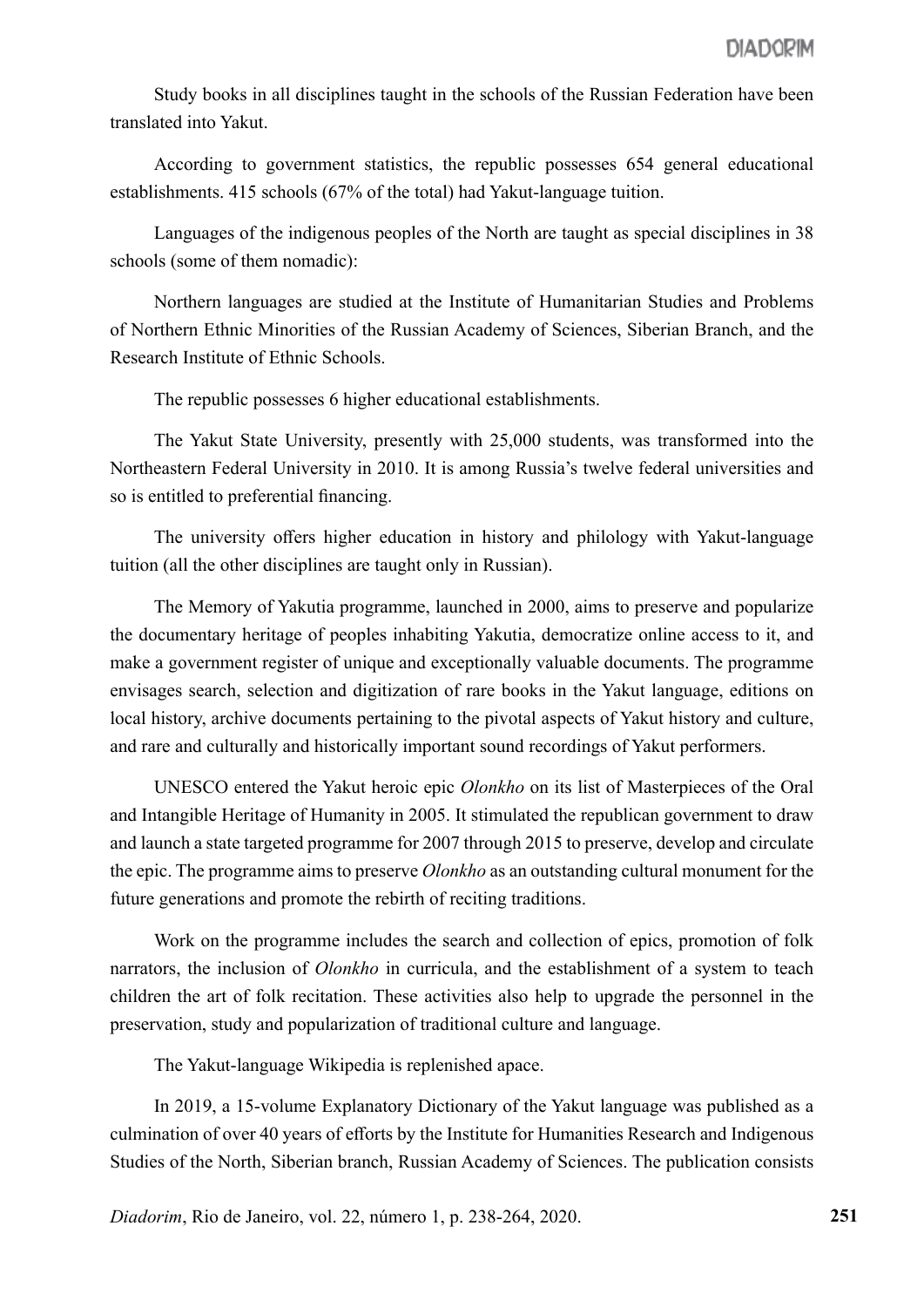of about 9500 pages and contains more than 80 thousand words and phraseological units. The dictionary won the *Best Scientific Project – 2019* nomination in the All-Russian competition held by the Russia's Federal Agency on Ethnic Affairs annually to support indigenous languages.

On 27 April 2020, Yandex (the largest Russian ICT company owning, inter alia, the biggest search engine in Russia) added the Yakut language to its Yandex.Translate service. The project was initiated by young enthusiasts from the National Library of the Republic of Sakha (Yakutia), who collected about 50 thousand parallel texts in Yakut and Russian. Now Yandex. Translate contains 99 languages including five languages of the indigenous peoples of Russia – Tatar, Bashkir, Chuvash, Hill Mari (Gornomariysky variant of the Mari language), and Yakut. By comparison, Google.Translate provides translations into 108 languages.

Though Yakut is the state language it doesn't fully execute its functions. Governmental sessions, academic boards in higher educational establishments, official meetings are not held in Yakut. It is impossible to study in Yakut all high school disciplines. A steady decrease of the number of native literary language users takes place despite all measures. This is partly due to the growing prestige of Russian as a language of inter-ethnic and international communication, vehicle of global information, and the language of university tuition. The same concerns other major languages of the world.

This means that the state or official status of a language cannot automatically solve all the problems of preserving, promoting and developing it. Many researchers point out the inadequate communicative motivation of studying and using minority languages. The reluctance to know and study native culture and language increases with urbanization. This is characteristic of almost all industrial areas and cities. The trend is especially pronounced in Yakutsk, the republic's capital. At the same time, the number of Yakut language students and speakers is growing among ethnic Russians.

## **Actors and Responsibilities**

The described experience has both positive and negative aspects. As we analyze it, we can make an attempt to give an extremely generalized answer to the question of what is to be done to guarantee the comprehensive functioning of a minority language in the shadow of another language, more important in a particular country.

Potential actors/contributors to the promotion and development of a language are numerous and diverse. The leaders of this work are:

- national authorities;
- local authorities;
- the education network;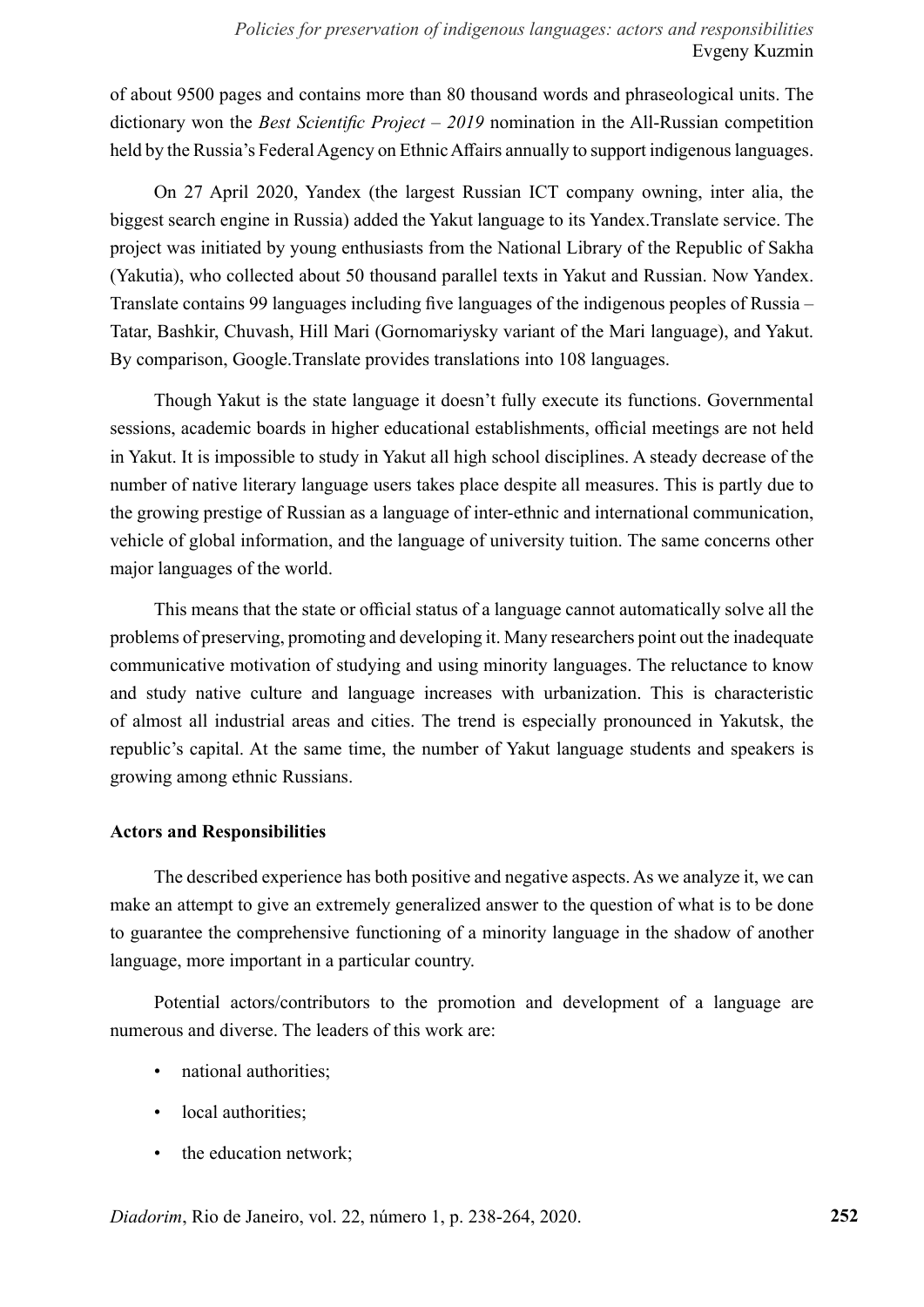- research establishments (universities and research institutes);
- memory institutions (libraries, archives, museums);
- artistic establishments (theatres, philharmonic societies, music and folk companies, art galleries, film studios);
- cultural and community centres, principally in remote settlements;
- publishing houses (books and the press);
- bookshops and press stalls;
- mass media:
- ICT industries;
- public organizations and private persons; and
- private businesses.

Let us regard separately each all above-listed principal contributors as their and targets and action lines vary greatly.

#### **National and local authorities**

Authorities' policy and activity are of primary importance. An effective policy is a total of dynamic, consistent and interrelated measures to enhance the efficiency of all the other principal contributors whose duties should include (necessarily enshrined in the law) promotion of the preservation, free expression and development of not only linguistic but broader, ethnocultural and religious identity of ethnic communities, the preservation and development of their cultural values and traditions, of all kinds of folklore, extending the sphere of ethnic language use, and the practical consolidation of the principles of cultural pluralism, bilingualism and multilingualism.

This goal demands the elaboration of special laws and actualizing the acting legislation to create prerequisites for the preservation and equal, profoundly original development of languages existing in a country. Compliance with these laws must be monitored and controlled. Such laws can form the basis for a **broad system** of legal regulation of corporate and private activities, and drawing bylaws. Federal (national) and regional (local) language laws must stipulate that the acquisition of the state status by certain languages must not encroach on the right of all ethnic entities historically inhabiting a particular territory to use their languages.

It is necessary to draw and implement programmes of social, economic and ethno-cultural development of peoples. These programmes should base on measures to preserve and promote minority languages and cultures for mutual intellectual and cultural enrichment. Solicitous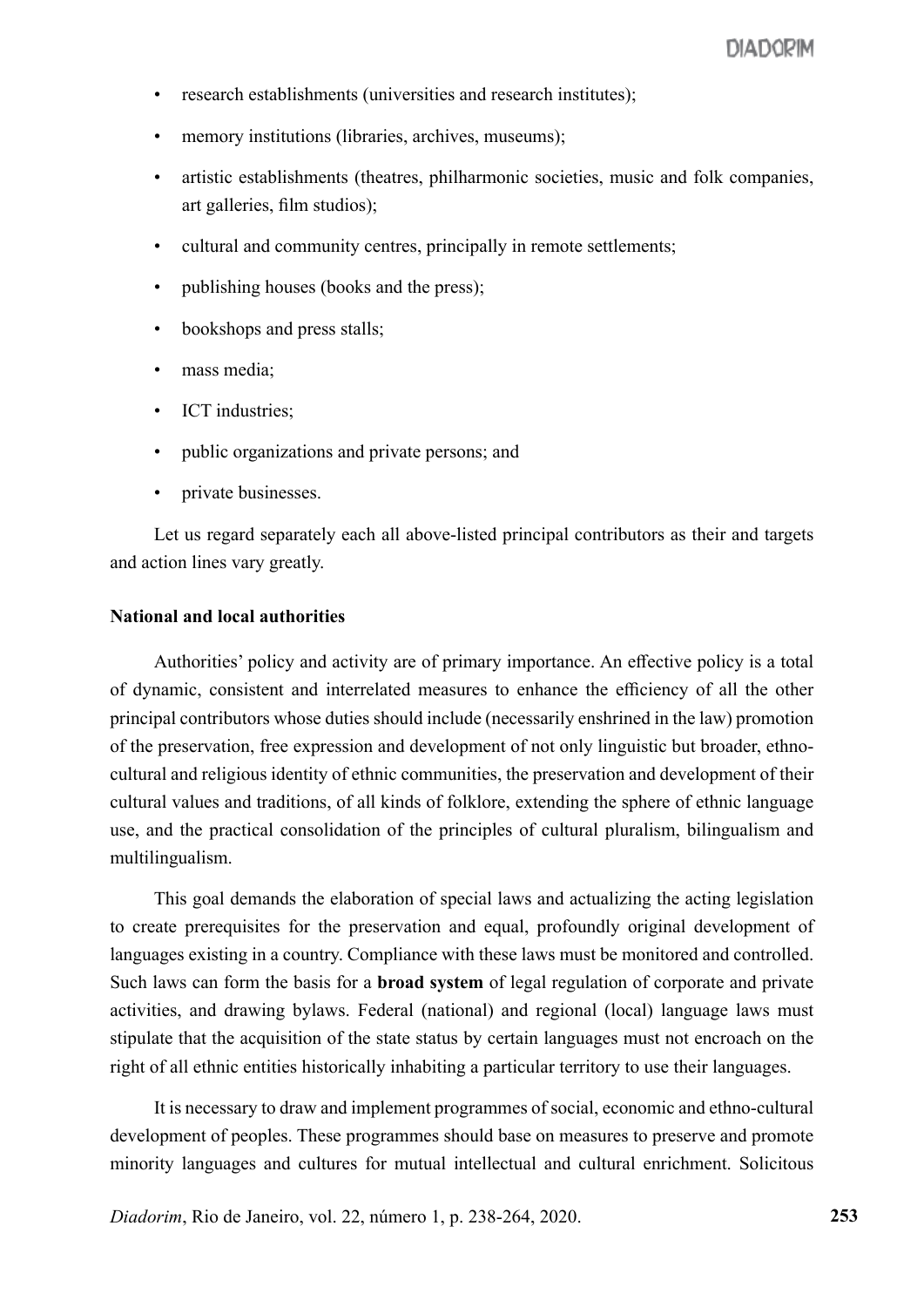attitude to customs, traditions and other values, and to institutions reflecting ethnic cultural specifics should be the basic demand on such programmes.

Authorities should contribute to systemic language studies and the promotion of multilingualism in education, administration, the law, cultural education, the media and cyberspace. The attainment of those goals can be promoted by:

- the establishment of a regulatory framework for the development of languages at the national level (the national constitution, federal laws, and constituent entities' constitutions, statutes and laws);
- the formation and implementation of cultural and educational strategies, policies and programmes explicitly accentuating the promotion of minority cultures and languages;
- targeted budget and other funding of government programmes of language preservation and development, government and other support of similar nongovernment programmes, and relevant soft taxation;
- the establishment of councils on language policies under the central and/or regional governments, determination of their rights and duties, and vesting relevant rights on them;
- guarantees of social, economic and legal protection of the language by federal legislative, executive and judicial bodies;
- material incentives for experts using both the national and local languages in their work;
- signing (or lobbying the signing) and subsequent ratification of international acts promoting multilingualism;
- promotion of ethnic entities' interest in the development of their language;
- targeted and other regional programmes for the preservation of culture and language;
- help and legal assistance to the development of literature in the language, financial and other support of book publication of various thematic ranges and of the press, particularly oriented on children and the youth;
- formation and implementation of strategies and programmes promoting reading in the native language;
- partnership with ethnic cultural associations outside the administrative territorial entities historically densely populated by the given ethnos;
- support of libraries, museums, archives and other cultural agencies in the preservation and development of minority cultures and languages;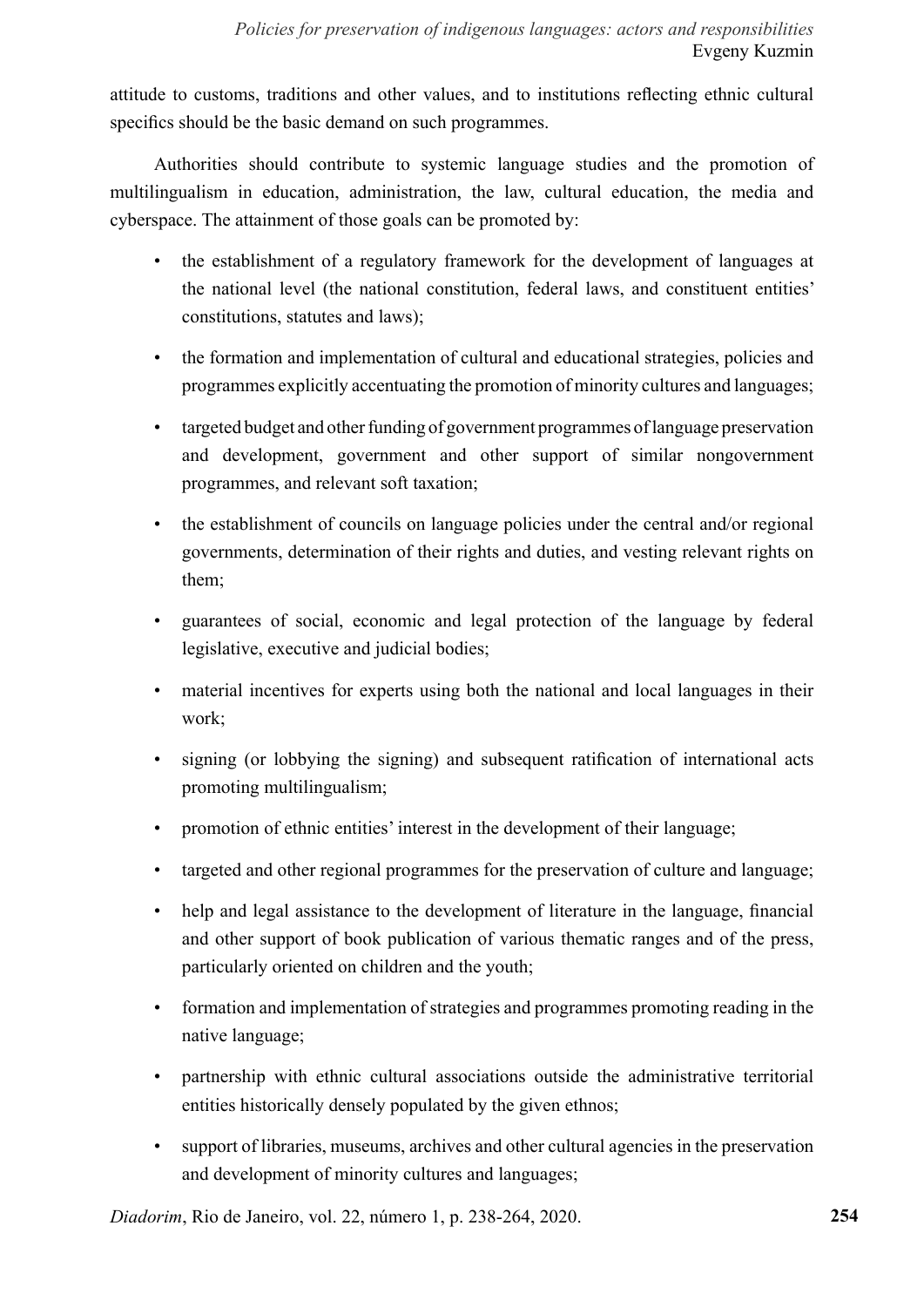- establishment of ethnic schools to pass ethnic minorities' experience, traditions, culture and ethics from generation to generation;
- promotion of the educational network with an ethno-cultural component and extending it whenever necessary and possible;
- equipping minority language and literature classrooms at general school;
- contracting the governments of other regions densely inhabited by speakers of a particular language, assistance to measures they take to preserve that language, including supplies of literature in it to public and school libraries, promotion of original study books and other educational and teaching method-setting literature, and participation in the graduate and postgraduate training of teachers for ethnic minorities; and
- elaboration of alphabets and writing for nonliterate languages.

As ICT rapidly penetrate all spheres of contemporary life, the support of the presence and development of a language in cyberspace acquires particular importance. The use of ICT brings mutually contradictory results: on the one hand, it levels off cultural and linguistic diversity but, on the other hand, it offers opportunities to preserve and even develop such diversity in cyberspace.

The development of cultural and linguistic diversity in cyberspace is a new sphere of activity. It opens ever more possibilities to preserve languages and cultures, and efficiently and rather rapidly extend the sphere of using languages lacking sufficient communicative and demographic power.

That is why the Declaration of Principles of the World Summit on the Information Society stresses that the policy of building the information society should base on respect for cultural identity and cultural, linguistic and religious diversity, encourage such respect, and promote the dialogue between cultures and civilizations. Special attention in building the inclusive information society should belong to the creation, circulation and preservation of content in diverse languages and the most diverse formats. The development of local content satisfying ethnic or regional demand will promote social and economic development and social participation of all interested parties, including the population of rural, remote and marginal areas.

Authorities can take both general measures in this field to create a friendly enabling environment and special goal-oriented measures:

- initiate, elaborate and implement programmes of IT penetration;
- draw action plans to promote public use of the Internet, including programmes of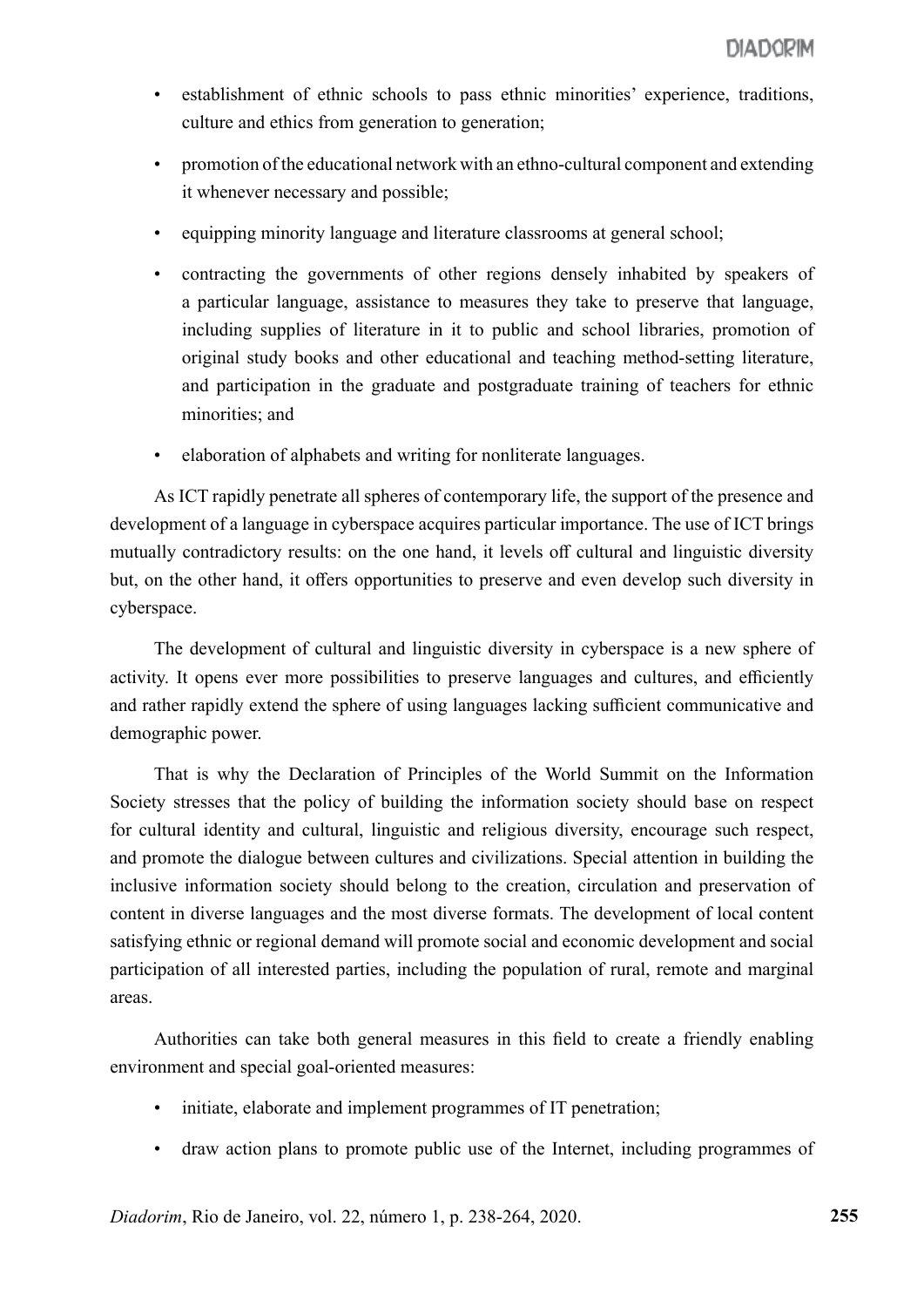information literacy in the dominant and minority languages;

- provide telecommunication networks for remote areas;
- elaborate programmes of information resource development in minority languages;
- promote ICT and information expert training, particularly in local languages;
- promote the creation of local content, its translation and adaptation;
- promote the translation of world literary classics into minority languages, of local authors into other languages, and posting these translations in the Internet;
- establish integrated multilingual information resource networks;
- introduce electronic document and record management in two languages; and
- promote research and development of operation systems, search engines and Internet browsers, online dictionaries and term reference books, and their adaptation to local demands.

Research establishments (universities and research institutes)

Research establishments provide the theoretical basis for government and other social institutions' language promotion efforts and make fundamental and applied research in this sphere. Their duties may comprise:

- studies of ethnic culture, traditions and everyday life;
- studies of languages and their history;
- studies of the current language situation and related problems;
- studies of language-promoting policy and practice in other parts of the country and abroad, and display of pioneer experience;
- elaboration of proposals to adapt pioneer experience;
- elaboration of tools for permanent monitoring of the use of a language by various social groups in the various fields of its use;
- monitoring the state of language use;
- elaboration of tools for permanent monitoring of the work of diverse institutions whose duties include language promotion;
- monitoring of the work of diverse language promotion institutions;
- drawing proposals to the government on language promotion (drafting regulatory acts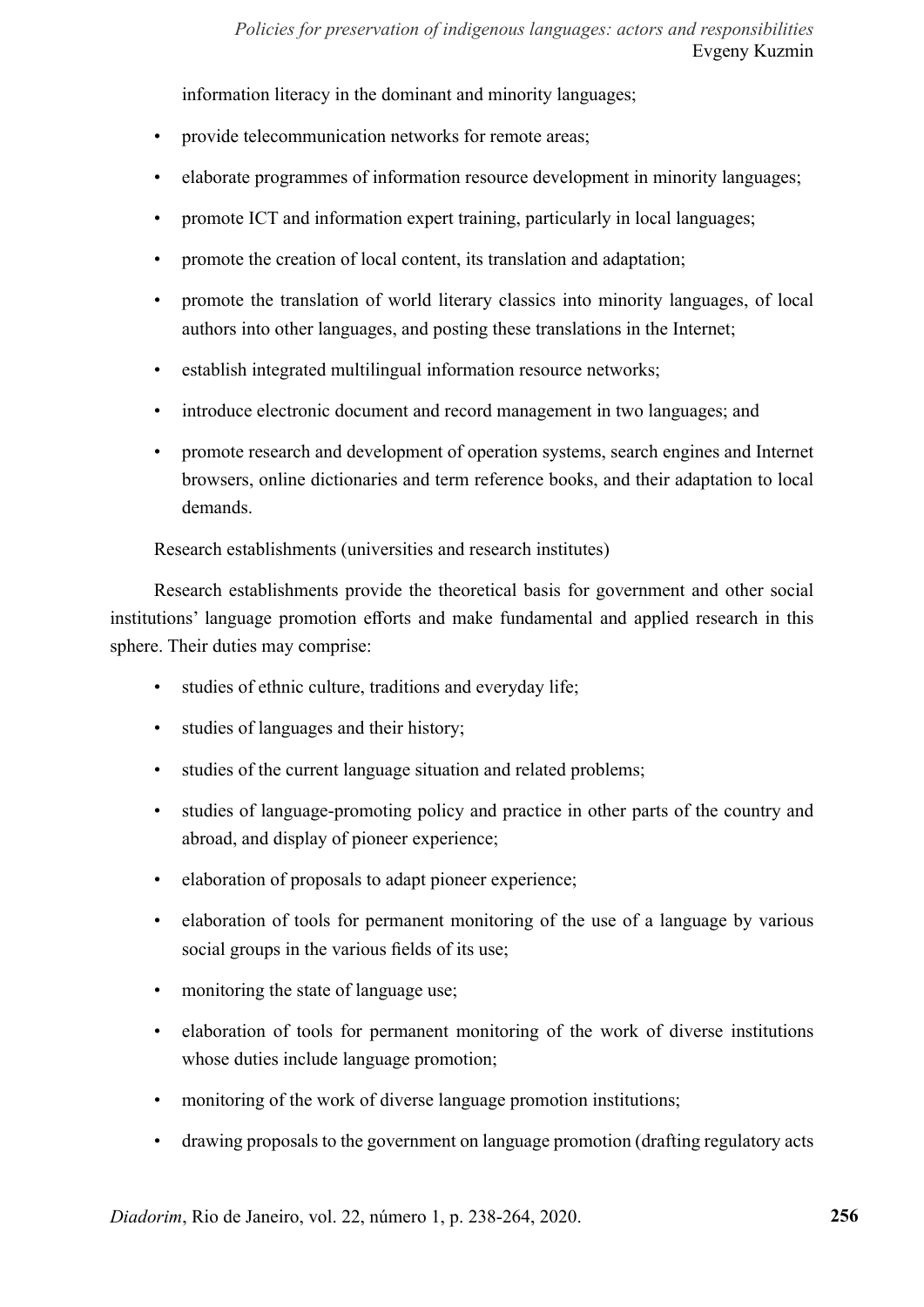and programmes);

- initiation and organization of research and practical conferences on the various aspects of minority languages preservation and development;
- establishment of research, educational and information centres of language and culture for research in minority languages and cultures, and training relevant experts;
- popularizing minority languages and cultures;
- elaboration of national reading promotion strategies, programmes and plans in particular, in minority languages – in cooperation with libraries, educational establishments, media outlets, and book publishers and traders;
- elaboration of method-setting recommendations on the organization of language promotion for offices and organizations on whom governments vest such duties;
- drawing spelling, explanatory and bilingual dictionaries, including sound-recorded;
- establishment of commissions on terminology and orthography;
- elaboration of text corpuses and phonetic databases;
- linguistic and folklore field studies and expeditions;
- establishment of centralized archives, including electronic archives on minority languages;
- acquisition of the private archives of researchers and community activists (including foreign ones) engaged in minority language support, and passing those archives to state memory institutions for their depositories;
- elaboration of standards of recording and comprehensive representation of texts, and elaboration of alphabets and writing for nonliterate languages, which is of especial importance for nonliterate entities and those that acquired their writing recently (mainly for languages with a small number of users);
- elaboration of a unified literary language when it is absent;
- documenting minority languages;
- research and development of operation systems, search engines and information scanning programmes; and
- elaboration of fonts cooperated with experts of leading companies of relevant specialization.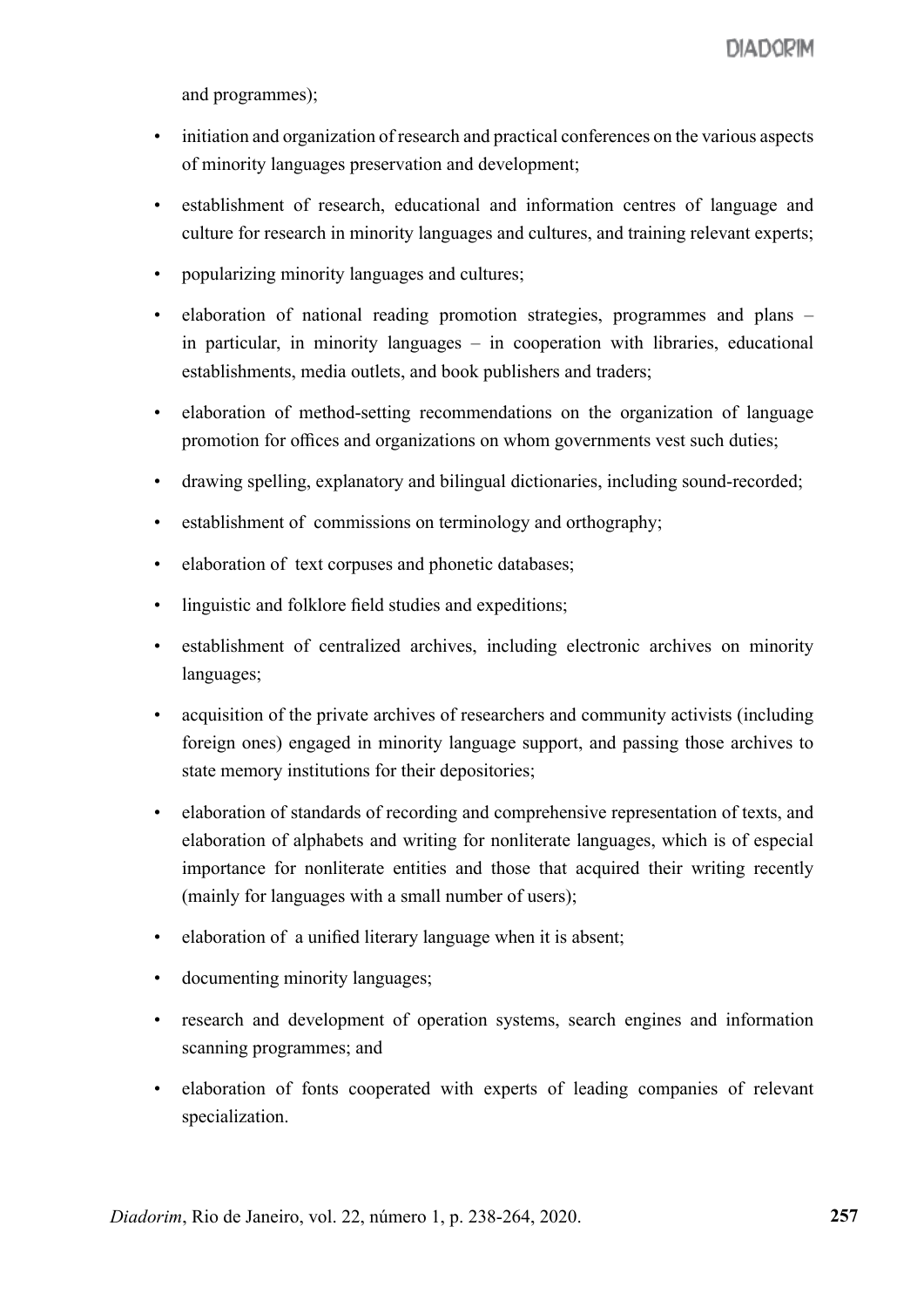# **Education**

Primary, secondary and higher educational establishments should cooperate with federal and regional legislative and executive bodies, and research and cultural institutions on issues of supporting and developing minority languages and multilingualism. Their activities include:

- participation in drawing the regional (local) component of government general educational standards;
- training minority language teachers for schools and universities:
- training experts on languages, history and traditional culture of ethnic minorities;
- implementation of postgraduate teacher training programmes;
- elaboration of basic curricula;
- elaboration of academic curricula and learning packages;
- elaboration of language teaching and speech improving methods;
- elaboration of recommendations to implement new language teaching technologies;
- establishment of university classes with tuition in a minority language;
- using a minority language as educational tool in preschool institutions (improvement of native language speech habits) and in secondary and higher school;
- teaching a minority language as credit (basic) course for students to whom it is foreign and who are not its users since birth in all educational establishments in the areas where an ethnic minority makes a considerable part of the population;
- organization of specialist language and literature classes;
- organization of school and university competitions on minority languages and literature;
- organization of conferences and other events on a broad range of linguo-cultural and ethno-cultural problems;
- organization of off-campus language courses, in particular, for compatriots resident in other regions and countries (including off-campus training in universities);
- organization of minority language courses for all comers;
- organization of children's and youth summer camps with minority language speech practice; and
- organization of online conferences in the given language (on diverse aspects and issues of language, literature, culture and philosophy).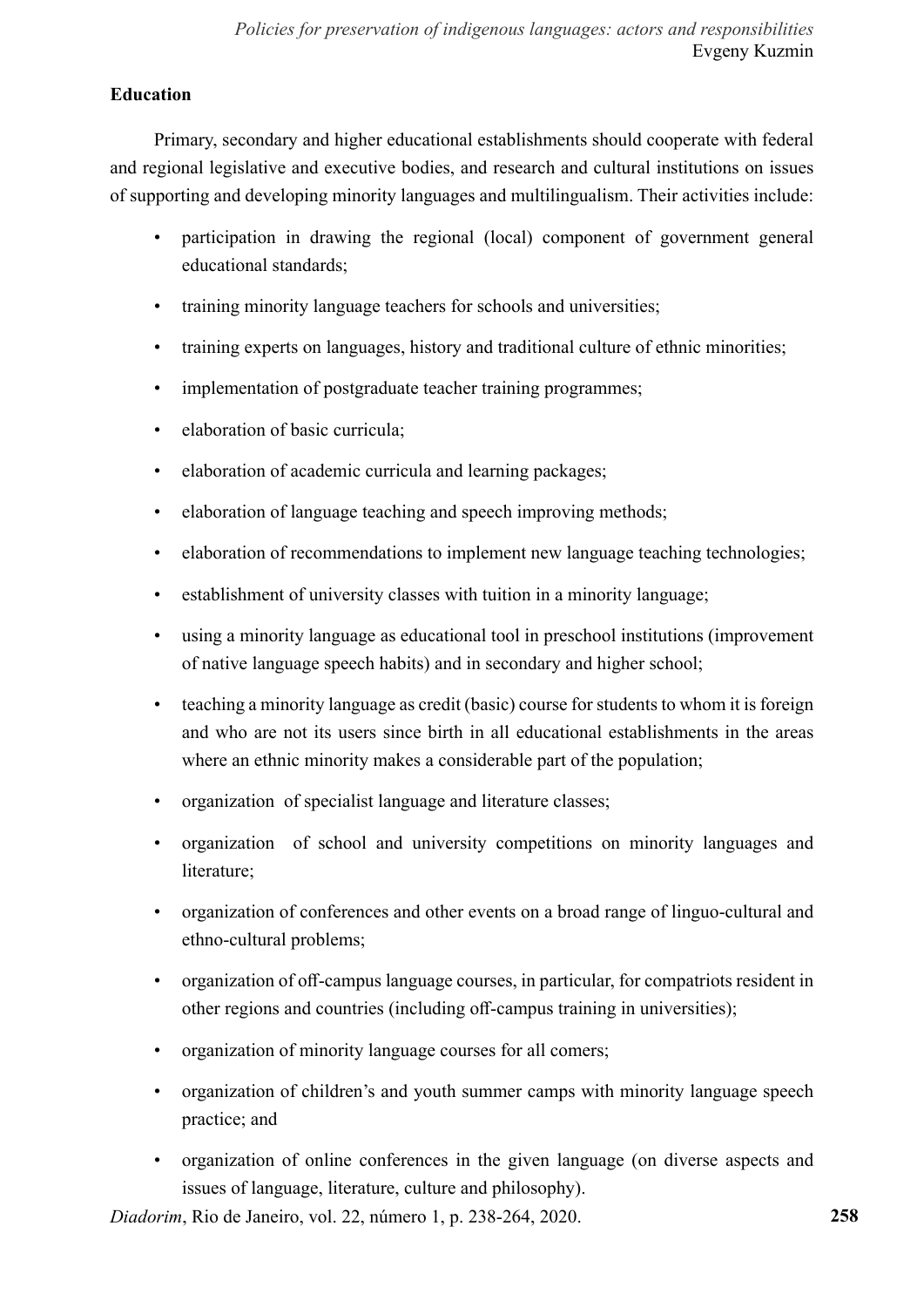## **Cultural institutions**

Of tremendous importance in language support are cultural institutions and activists – not only those directly connected with written culture and preserving it but also drama and music theatres, art schools, folk performing companies, cultural centres in remote settlements, and individual painters, sculptors, architects, composers, writers, journalists, and others.

#### **Memory institutions (libraries, archives and museums)**

It is these institutions' duty to preserve, store, popularize and offer for public use all essential testimony of a particular people's history; elaborate as many ways and forms of access to its written and other cultural heritage and products of intellectual and aesthetic creativity as possible, and help to imbue the real and virtual social environment with this heritage.

Libraries and archives must search, acquire, describe, study, popularize and store all printed matter and sound and video recordings coming out in a particular language both in the area densely inhabited by its users and in other areas, including foreign countries (apart from materials in minority languages, all information about them published in other languages is of importance).

The activities of memory institutions include:

- gathering, preservation and extension of comprehensive and thematic collections of all publications and unpublished materials in a minority language;
- creation of full-text databases of periodicals in the given language;
- making an exhaustive bibliography of printed and written sources in the given language;
- making central catalogues of publications in the given language (which is especially important for languages that have recently acquired writing);
- inclusion of bibliographic descriptions of works reflecting the history and culture of an ethnic minority in electronic national central catalogues of all libraries in the given country, and electronic international central catalogues;
- popularizing these works in particular, by organizing readers' and other conferences, reader clubs, and meetings with writers, critics, publishers, illustrators, etc;
- digitizing documents and museum exhibits reflecting the history and culture of an ethnic entity and dedicated to it, establishment of respective electronic libraries, museums and archives, and granting public access to them;
- establishment of electronic and other museum expositions in the given language or bilingual;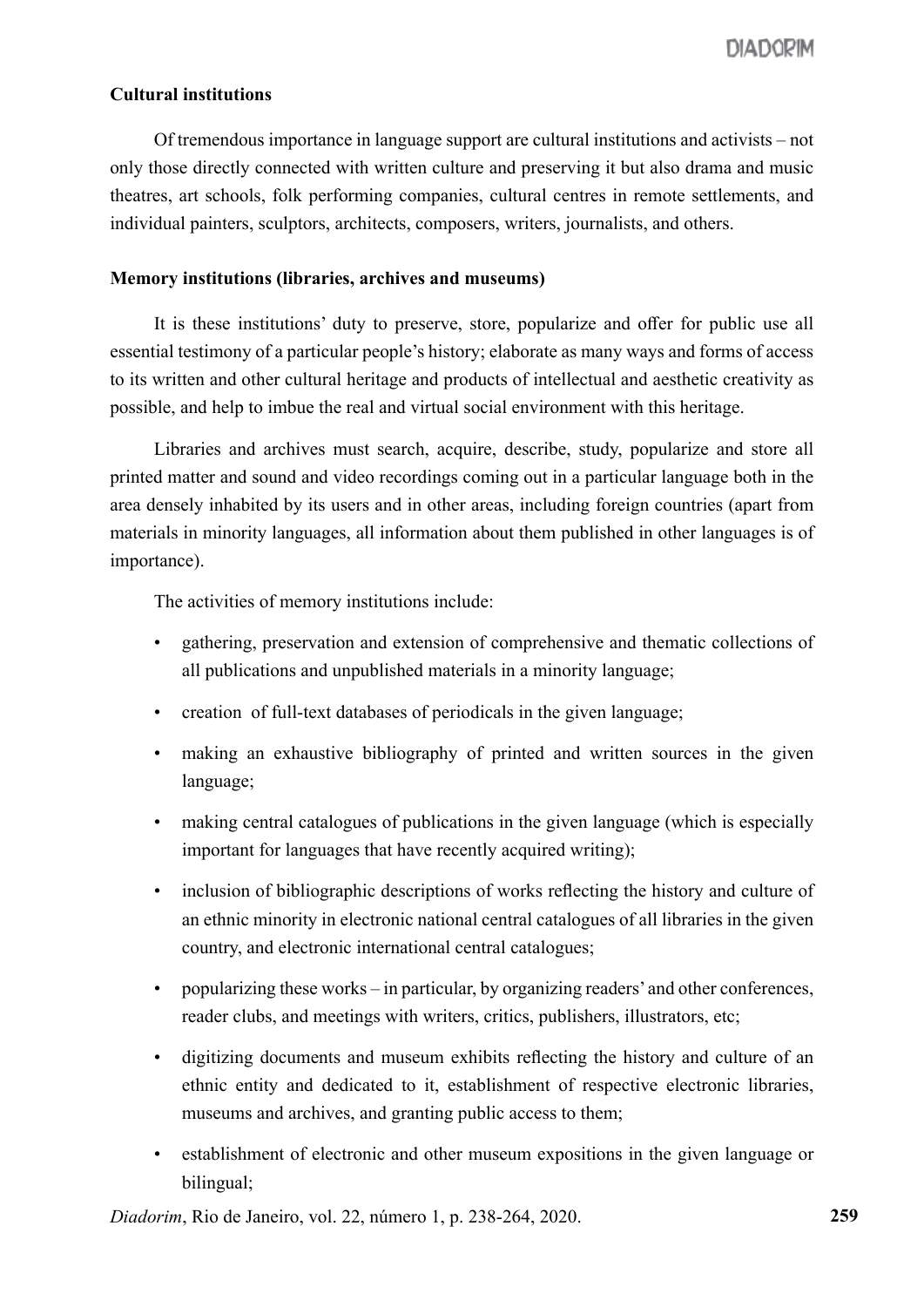- creation of digital catalogues in museum systems in the given language; and
- archive preparation of digital publications and exhibitions on cultural and linguistic diversity and memorable dates and events.

Together with other cultural, research and educational establishments, libraries, museums and archives can launch and implement diverse projects to create multimedia content on themes pertaining to the founders of ethnic cultures, folklore collectors, writers, artists, composers and performing musicians (on an unlimited thematic range). Texts, photographs, digital copies of paintings and sketches, sound and video recordings can be recorded on discs for broad circulation, and their online versions be posted on the websites of cultural, research and educational institutions, provided compliance with intellectual property rights.

## **Mass media**

The contemporary world has made the mass media one of the most important and most effective means of influence on the public mentality. Their impact almost exceeds that of education. Federal, regional and municipal media outlets can become tools of cultural value exchange and promoting cultural and linguistic diversity in the support of minority languages and upgrading their status.

The contemporary mass media should be oriented on:

- the preservation and development of periodicals in minority languages and pages in such languages in other periodicals;
- organization of television and radio broadcasting in minority languages (preparation and release of programmes in such languages, and cycles of broadcasts on the life of the region where these languages are widely used, and on the original ethnic culture of their speakers);
- organization of Internet broadcasting in minority languages; and
- establishment of information portals.

# **Book publishing and circulation**

When a language has no access to the book industry, its speakers are threatened with exclusion from intellectual community life. Publishers can contribute to the promotion and development of minority languages through:

- issue of research, study and popular science books and fiction and periodicals in a minority language;
- promotion of literary work in the given language, and search for beginner authors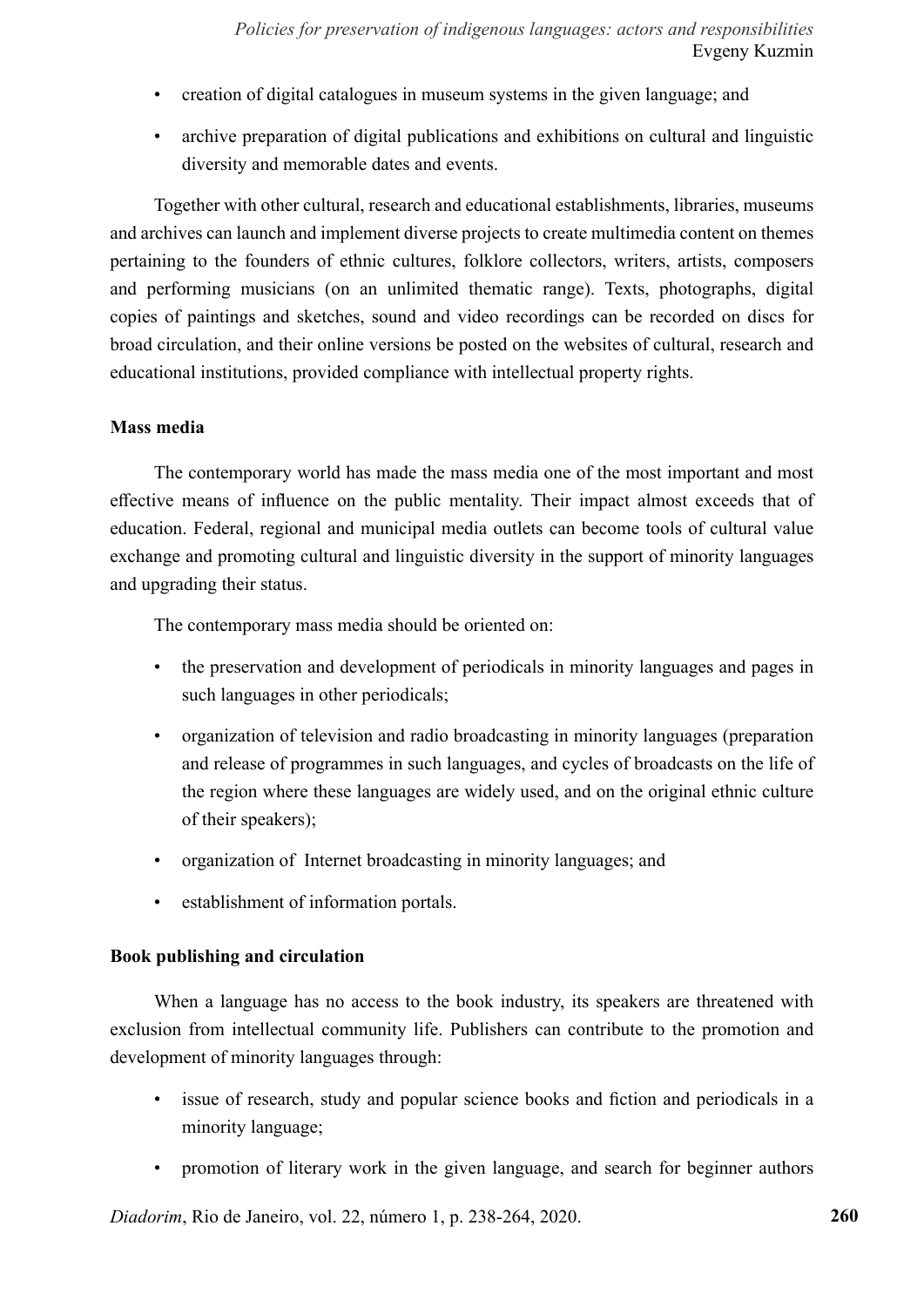among its speakers;

- stockpiling book collections of educational institutions with study books in this language; and
- assistance to all language speakers in book acquisition with special attention to settlements remote from cultural and industrial centres and speakers resident outside areas historically densely populated by the given ethnic entity.

## **Public organizations**

Their activities to promote languages include:

- establishment of weekend schools, clubs and ethno-cultural associations at ethnic cultural autonomies providing an opportunity of language and literary studies;
- organization of competitions, festivals and other creative events to promote cultural and linguistic traditions;
- participation in the organization of special events, such as annual Language and Culture Days in and outside traditional settlement areas of the given ethnos;
- participation in folk festivals; and
- establishment of contacts with, and support of compatriots resident outside the region or country.

## **Private initiatives should include:**

- establishment and support of Wikipedias in minority languages;
- establishment and support of websites, blogs, twitters and social networks.

# **ICT industry**

Discussions on themes related to information society revolve round linguistic diversity in global information nets and universal access to information in cyberspace. So the ICT industry must have guaranteed participation in the support and enhancement of the status of language. The ICT industry can channel its activities into the following fields:

- elaboration of technical standards with due account for ethnic minorities' demands and promotion of their implementation;
- elaboration of computer fonts for ethnic minorities languages with necessary account for all graphic symbols of their writing without exception;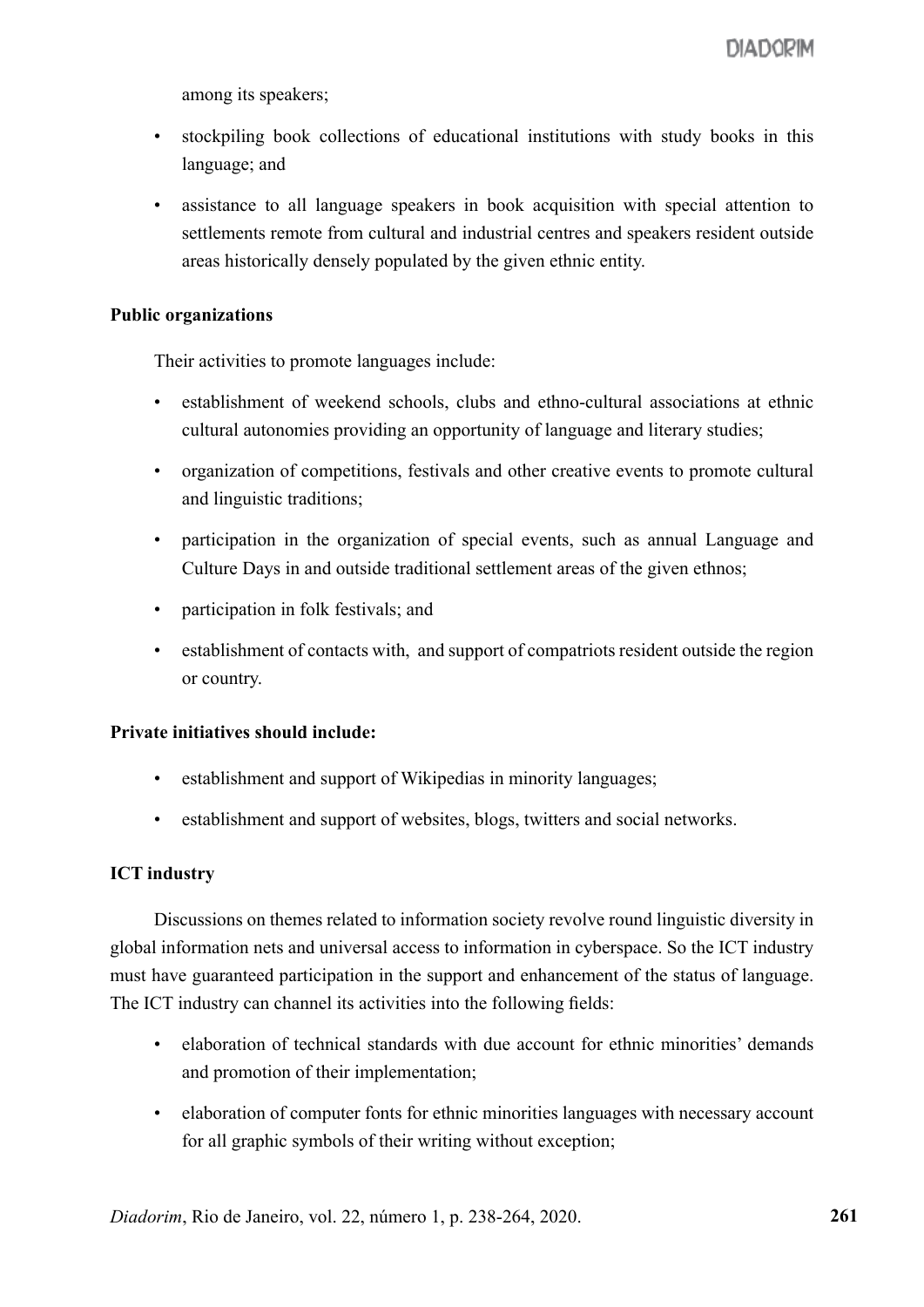- participation in the elaboration of international UNICODE standards and implementation of the unified keyboard layout;
- localization of the available software and creation of new free software to support local languages;
- elaboration of computer language models and machine translation systems;
- promotion of the use of a language in e-mail, chats and message handling utilities;
- elaboration of electronic study books and dictionaries;
- establishment of multilingual domains and e-mail addresses;
- elaboration and implementation of software envisaging multilingual Internet domain names and content;
- establishment of retrieval systems localized for a given language;
- establishment of information and other websites and portals in bilingual versions;
- information resource transfer to electronic media; and
- development of the nontextual sphere of Internet (voice over IP, data streaming, video on demand, etc).

All above measures can bring the desired effect only when the entire ethnos – not only its cultural, intellectual and ruling elite – makes major intellectual and emotional efforts, and displays goodwill, desire and interest in the survival and development of its unique culture based on language.

Celebration of the 2019 International Year of Indigenous Languages opened up new opportunities for us to attract the attention of the public to multilingualism and linguistic diversity. We have to use these opportunities to the full and offer the world such a vision of the value of the languages which could bring this problem to the forefront. We have to offer the world a human and noble language policy which will let people use their potential in the languages of their choice, so that their dignity is not derogated, and languages are not used for the purposes of domination, suppression and separation.

# **References**

KUZMIN, E. Preservation of Linguistic and Cultural Diversity in Russia: Problems and Prospects. In: *Linguistic and Cultural Diversity in Cyberspace. Proceedings of the International Conference (Yakutsk, Russian Federation, 2-4 July, 2008).* Moscow: Interregional Library Cooperation Centre, 2011, p. 35-44. Available at: < http://www.ifapcom.ru/files/Documents/ multiling\_eng.pdf>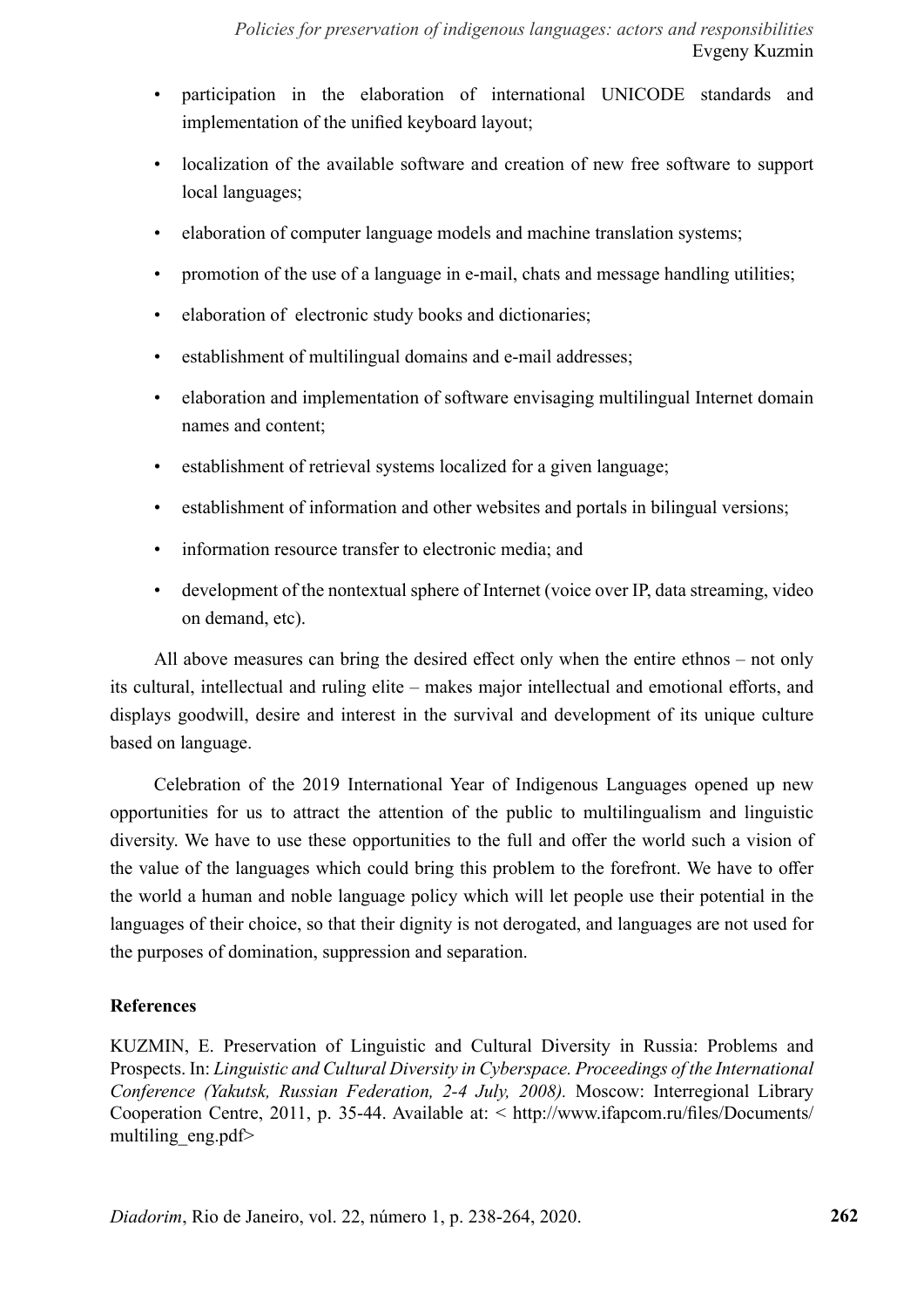KUZMIN, E. Social Institutions Supporting Linguistic and Cultural Diversity in Cyberspace: Roles, Functions, Responsibilities. In: *Linguistic and Cultural Diversity in Cyberspace. Proceedings of the 2nd International Conference (Yakutsk, Russian Federation, 12-14 July, 2011).* Moscow: Interregional Library Cooperation Centre, 2012, p. 32-45. Available at: < http://www.ifapcom.ru/files/News/Images/2013/Yakutsk\_web.pdf>

KUZMIN, E. Multilingualism in Russia. In: *Linguistic and Cultural Diversity in Cyberspace. Proceedings of the 3rd International Conference (Yakutsk, Russian Federation, 30 June – 3 July, 2014)*. Moscow: Interregional Library Cooperation Centre, 2015, p. 30-42. Available at: < http://www.ifapcom.ru/files/2015/khanty/yak\_mling\_2015.pdf>

KUZMIN, E. The Preservation and Promotion of Multilingualism in Reality and Cyberspace: The World on the Road to the Realization of the Scope and Structure of a Global Problem – Following Discussions at International Meetings. In: *Multilingualism in Cyberspace. Proceedings of the Ugra Global Expert Meeting (Khanty-Mansiysk, Russian Federation, 4–9 July, 2015)*. Moscow: Interregional Library Cooperation Centre, 2016, p. 16-23. Available at: < http://www.ifapcom.ru/files/2016/UGRA\_ENGL\_BLOK\_WEB.pdf>

KUZMIN, E. On the Road Towards a Noble and Sublime International Policy in the Language Sphere. In: *Multilingualism in Cyberspace for Inclusive Sustainable Development. Proceedings of the Global Expert Meeting (Khanty-Mansiysk, Russian Federation, 5–9 June, 2017).* Moscow: Interregional Library Cooperation Centre, 2018, p. 48-52.

KUZMIN, E. Multilingualism in Cyberspace: Now and What Next? In: *Collection of Presentations: International Policy Dialogue on IFAP Priority Areas in the BRICS countries (Cape Town, South Africa, 4-6 July 2018).* Pretoria: African Centre of Excellence, University of Pretoria. p. 36-40 Available at: < http://www.up.ac.za/media/shared/609/ZP\_Files/Conferences/ unesco-collection-of-presentations 1-july-2019.zp176441.pdf >

KUZMIN, E., PLYS, E. Development of Multilingualism in the Internet as a New Field of Activity of the Russian Committee of the UNESCO Information for All Programme and the Interregional Library Cooperation Centre. In: *Preservation of Linguistic Diversity: Russian Experience.* Мoscow: Interregional Library Cooperation Centre, 2008, p. 65-86. Available at: <http://www.ifapcom.ru/files/publications/sb\_eng.pdf >

LENA Resolution. Final document of the International Conference on Linguistic and Cultural Diversity in Cyberspace (Yakutsk, Russian Federation, 2–4 July, 2008). Available at: < http:// www.ifapcom.ru/files/Documents/lena\_resolution\_eng.pdf >

LINGUISTIC and Cultural Diversity in Cyberspace. Proceedings of the International Conference (Yakutsk, Russian Federation, 2-4 July, 2008*).* Moscow: Interregional Library Cooperation Centre, 2011. Available at: < http://www.ifapcom.ru/files/Documents/multiling\_eng.pdf>

LINGUISTIC and Cultural Diversity in Cyberspace. Proceedings of the 2<sup>nd</sup> International Conference (Yakutsk, Russian Federation, 12-14 July, 2011). Moscow: Interregional Library Cooperation Centre, 2012. Available at: < http://www.ifapcom.ru/files/News/Images/2013/ Yakutsk web.pdf>

LINGUISTIC and Cultural Diversity in Cyberspace. Proceedings of the 3<sup>rd</sup> International Conference (Yakutsk, Russian Federation, 30 June – 3 July, 2014). Moscow: Interregional